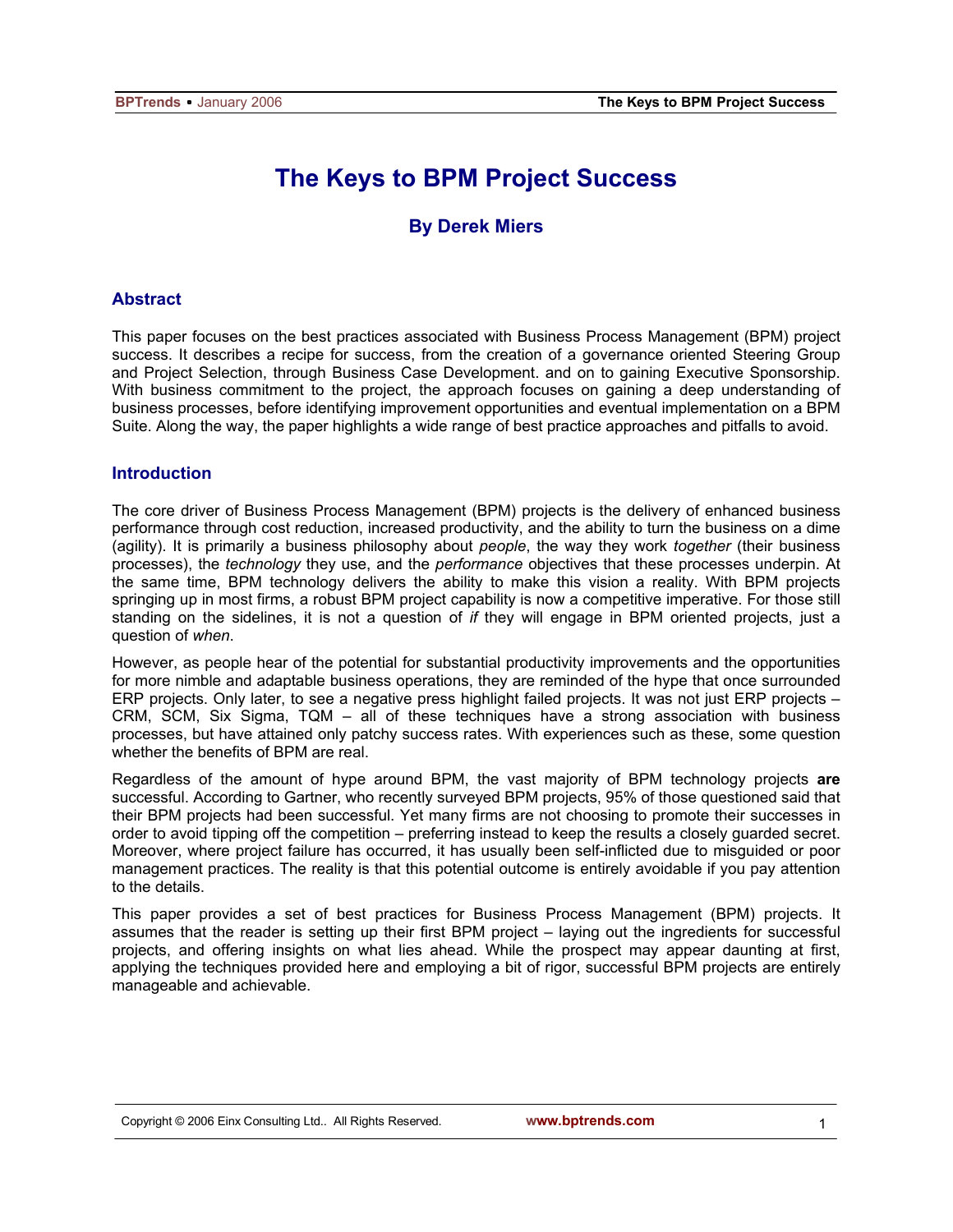## **The Core Approach**

To ensure success, it is vitally important that the organization develop a repeatable BPM delivery methodology. At its heart, a methodology is a series of steps that, if followed, will dramatically improve the chances of a successful outcome. Think of a methodology as a recipe for success.

A part of this overall BPM delivery methodology is the "BPM Project Delivery Framework." This component of the BPM delivery methodology establishes the guidelines for those tasked with managing and delivering individual BPM projects. It focuses on ensuring that projects are tackled in the right order; that they are linked to defined business objectives; that they are scoped and resourced appropriately; and that they make effective use of available BPM technology.

The BPM Project Delivery Framework should first focus on targeting a relatively simple, achievable project with a clear business benefit. Concentrating on a short, tightly scoped project allows the team to prove the viability of the BPM approach while building skills and experience. For example, the "onboarding" process, when new hires join the firm, targets the needs of the Human Resources department. It allows them to ensure better traceability and clarity in their instructions to others in the business as they ensure that a desk is available, a PC provided, and that appropriate personnel records are established.

These aspects of the BPM Project Delivery Framework are important as they enable the BPM program to demonstrate success and establish credibility within the organization before moving on to more demanding initiatives.

In order to understand the BPM Project Delivery Framework outlined in Figure 1, it is important to take a closer look at each step. To ensure proper governance principles, a high-level, cross-functional "Steering Group" oversees the framework and the individual projects undertaken. The benefit of the Steering Group is that it establishes a respected, business-centric body that can take an objective view and set priorities appropriately. It also guarantees business ownership and an effective partnership with IT, while creating a clear organizational context for change. In the short term, the Steering Group will validate the selection of the initial project.



**Figure 1. A BPM Project Delivery Framework is itself a series of steps** 

Once the scope of the project is agreed upon, it is necessary to develop a pragmatic business case with supporting measures and benchmarks. A business case is necessary to gain executive sponsorship and to prove the value of the approach. Pinpoint the expected benefits and factor in the capabilities delivered by modern BPM technology. Executive sponsorship is an absolute necessity as there will always be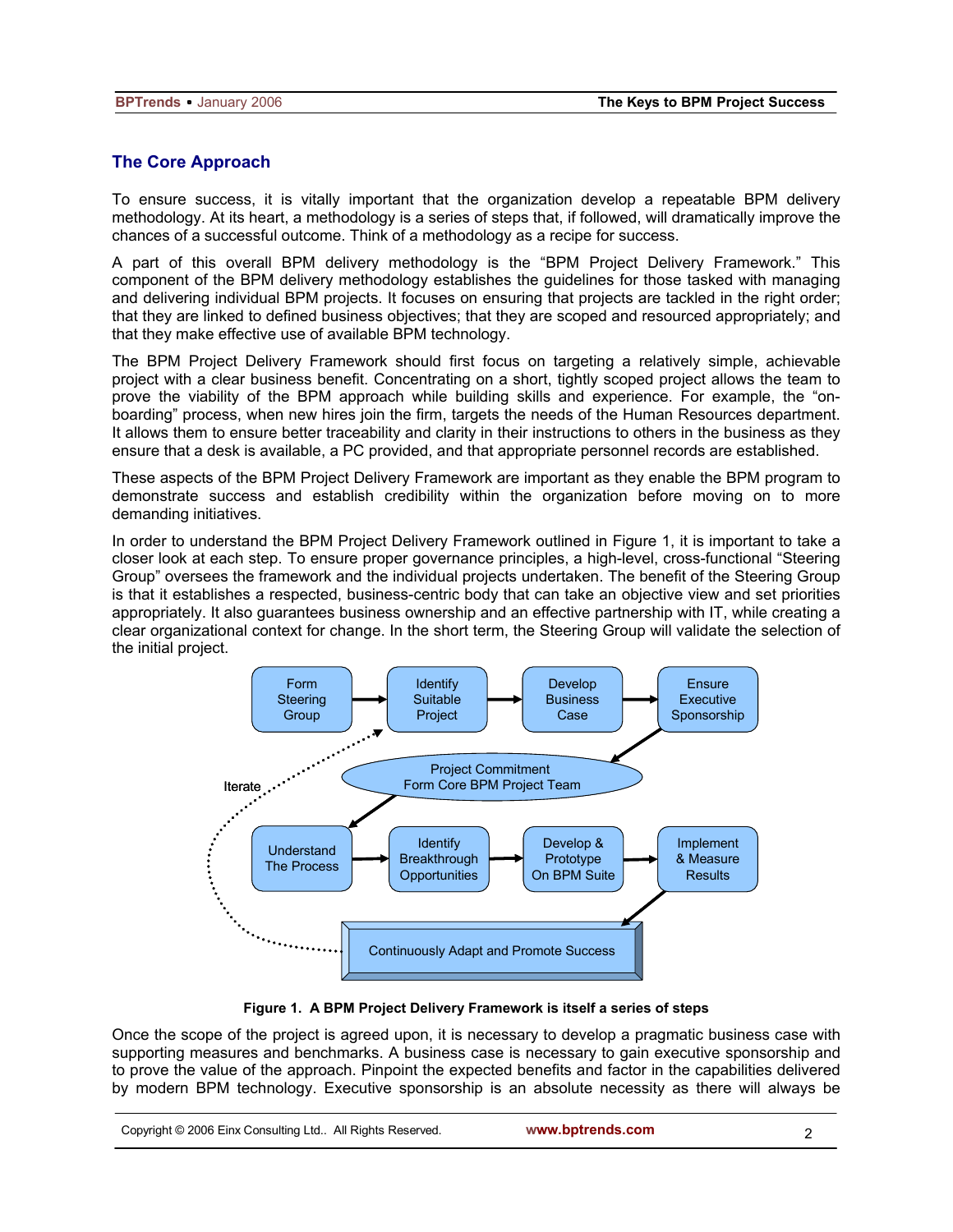political hurdles to overcome. When executives have committed to the project, form the core of the BPM project team. Before leaping into implementation, take time to really *understand* the process and look for improvement opportunities. This is important since some are tempted to automate the existing approach, complete with its existing workarounds and inefficiencies. Having understood the process, prototype the solution on the chosen BPM Suite and seek user feedback to ensure the solution is delivering what people really want. Pay close attention to the related organizational change as failure to do so will affect acceptance of the solution. Having implemented, continuously measure results and optimize to encourage a culture of iteration and controlled adaptation. Finally, promote the success across the firm, demonstrating the benefits achieved.

## **Step 1 – Establish the Steering Group**

In order for the BPM project to move forward successfully, it is important that it be set on the right foundations. A neutral, business-oriented governance body should set the priorities, settle arguments and establish effective project principles. The Steering Group acts as that foundation. It also acts as an ongoing repository of knowledge for future BPM projects, carrying over the lessons learned. This knowledge and experience can later form the foundation of BPM Center of Excellence (CoE) for the organization.

A range of different people – forward looking IT people, visionary Line of Business managers, or highlevel Executives, can initiate BPM programs. They see the power of an agile, process-oriented business structure as well as the performance, efficiency, and flexibility benefits that direct process support technology support will bring. These individuals will probably form the nucleus of the Steering Group, leading and recruiting others to the cause.

As a foundation, the Steering Group needs to include:

- The Executive head of the affected business area involved. This individual will provide the sponsorship of the initial project. Inevitably, he or she will need to overcome political obstacles and to push through the associated organizational change.
- The CIO or lead IT Executive is necessary to provide continuity into other technology programs, to represent the IT interests, and to ensure support for the high-level strategy of the firm.
- The overall BPM Program Manager (or the head of the BPM Center of Excellence, if one exists) will act as the individual responsible for day-to-day management of the initial BPM project. He or she will be responsible for implementing the decisions of the Steering Group.
- Senior LOB Managers from the functions directly affected. It is important to engage with the business units directly. With the senior LOB Managers as members of the Steering Group, any conflicting priorities are quickly resolved.

The Steering Group is the primary mechanism to engage the business in a specific project. Failure to have the business involved is a sure way of ensuring that the project will not succeed. This is because the business needs to own both the long-term change program and the solutions that come out the other end. Otherwise, through a lack of buy in, people will not fully engage in delivering success, and they will not give their full support to the project. One method to address this common change management issue is to set up a reward system that provides incentives the right behaviors and discourages the wrong ones.

To help get the process and project off to the right start, the first step is to hold a workshop for the Steering Group. This workshop provides an opportunity to get the key stakeholders together to agree on the scope of the effort and establish overall goals. Participants will want to hear about the experiences of other firms to assure themselves that they are not at the bleeding edge of organizational innovation and taking an undue risk. In support of this, it is beneficial to have an external BPM expert lead and facilitate this session, providing case study material and anecdotal evidence where necessary.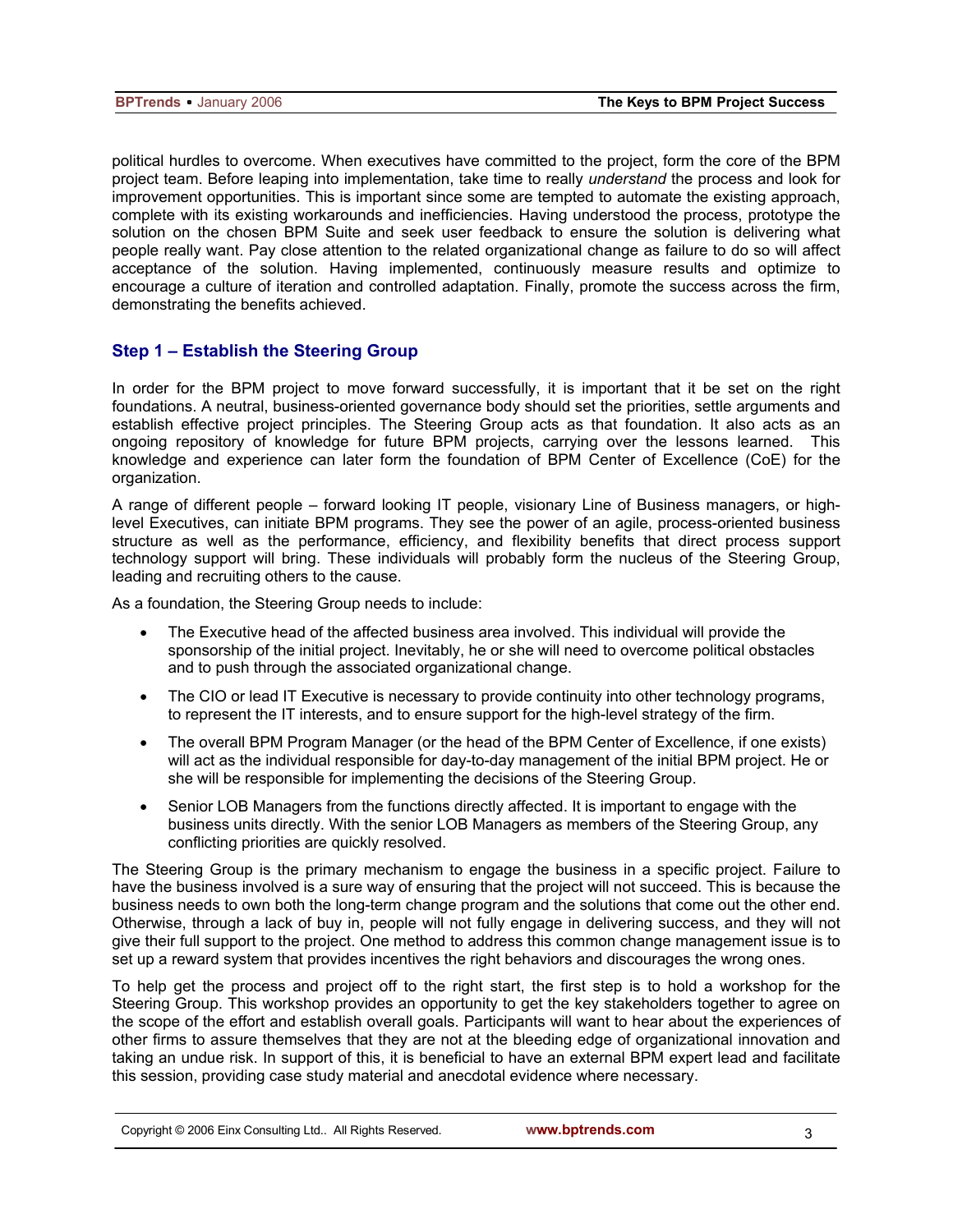The core deliverables of the initial Steering Group workshop are:

- a) Formal commitment from the business. This involves a stated promise to dedicate suitable resources to the initiative.
- b) Clarity around how the program directly supports the strategy of the firm and assists it in achieving its Key Business Objectives (KBOs) and the specific requirements of the targeted applications.
- c) Tactical agreement on the choice of project, and consensus on scope. In support of this, the group should map out a realistic roadmap and delivery timeframe. This will help ensure that the project is not derailed later, or the team diverted toward supporting other goals.

By the time the Steering Group meets to agree on the macro issues, those driving the initiative will probably have an initial tactical project in mind. However, it is useful to take this opportunity to step back and validate that selection against the needs of the wider business, based on its longer-term goals and objectives. These may be better efficiency, enhanced customer service, or reduced cycle time. To identify the right tactical project correctly, it is first necessary to step back and understand the larger context of the firm. Having selected a tactical project, the Steering Group must then ensure that the project team maintains a laser-like focus on successful execution against the stated goals.

## **Step 2 – Identify a Suitable Target**

One of the most important factors that will influence the likelihood of success is the choice of the initial project. The aim is to identify a quick hit opportunity with a clear business benefit. With opportunities everywhere, the challenge is to find a process that balances the following dimensions:

- a) Relatively low level of maturity look for those processes where the tasks are poorly defined, or the flow of work is highly variable. It is much easier to improve a poorly understood process than one that is already carefully managed and measured.
- b) High Impact look at the KBOs of the firm and assess whether an effective solution will produce a high return. This is a question of orientation. Processes that touch customers or suppliers are usually good candidates as they are often full of workarounds and inefficiency. Other clues are lack of management visibility or traceability of the work, where small errors can dramatically affect sales or profitability.
- c) Low complexity identify situations where the complexity can be managed and bounded easily. Avoid sophisticated "end-to-end" processes. While a multi-faceted, inter-departmental scenario might create a bigger impact, these types of projects do not allow for quick iteration, extension, and ongoing improvement. These types of processes normally involve too many touch points and provide opportunities for political infighting, delays, and increased project risk. As a result, it is best to develop skills, expertise, and other BPM capabilities before focusing on the "big-bang" projects.

A good rule of thumb is to ensure that the selected initial project can complete within 3-6 months. Otherwise, the opportunity for scope creep increases. Along with that go increased complexity and a higher risk of failure. But the project should be important enough to avoid being seen as irrelevant. Typically, departmental targets are best as they provide an enclosed business environment (reducing complexity) while also enabling a significant and measurable impact. Remember that the key objective of the first project is to develop skills and expertise, while demonstrating to the organization that projects are entirely manageable.

There are a great many approaches to identifying the most appropriate process to start working upon. One useful technique is to consider the range of potential processes and then create a matrix to compare and contrast them using the three dimensions outlined above – maturity, impact, and complexity.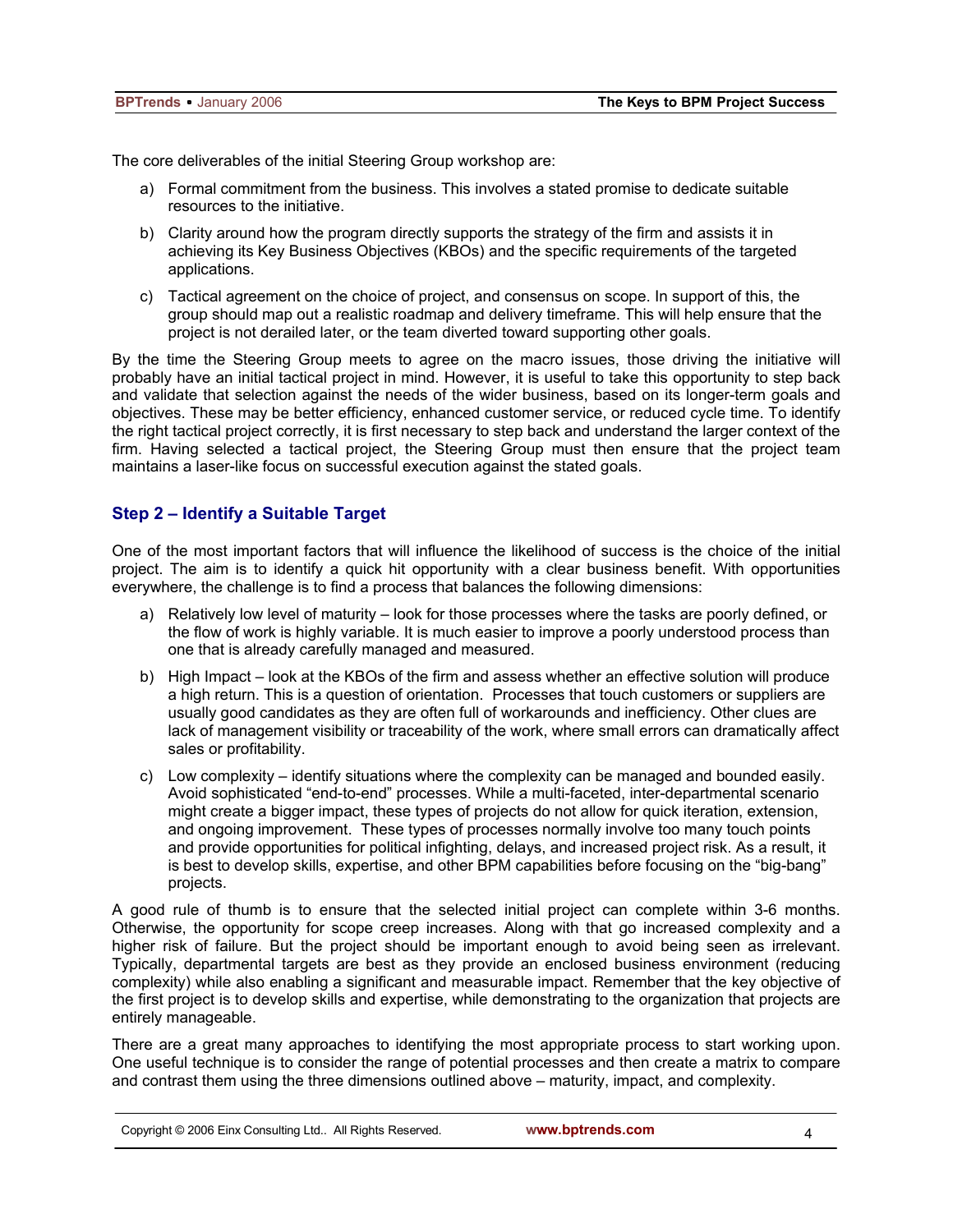| <b>BPTrends</b> - January 2006 | The Keys to BPM Project Success |
|--------------------------------|---------------------------------|
|                                |                                 |

For the maturity dimension, agree on five definitions of maturity that range from the worst (1) to the very best (5). Lower maturity is characterized by higher error rates and widely distributed cycle times. High process maturity tends to imply careful management and ongoing optimization of processes. This enables the team to force differentiation between the maturity levels of the various processes (sometimes called the quality of the process). It may be useful to refer to the five levels of the Capability Maturity Model to help participants understand process maturity.

For impact, it is necessary to find a neutral mechanism that does not necessarily favor one area over another. One approach is to develop a list of Critical Success Factors (CSFs) for the organization and consider how many CSFs are supported or impacted by the process. CSFs are those things that must go right for the organization to achieve its Key Business Objectives (KBOs). Given that an organization may have several KBOs, choose the one that is most important and then develop a list of CSFs that support that objective. If the objective is money, then decide what factors will deliver the lowest cost or generate the greatest revenue. If the core objective is better customer satisfaction, then compose the list of CSFs to focus on cycle time and other things that customers care about. Against each process, decide how many CSFs it impacts. Contrast this on the matrix with the perceived level of process maturity.



**Figure 2. Potential process improvement projects mapped against the quality levels and the numbers of CSFs** 

Next, apply a "big-small" indicator to the process to indicate the perceived level of complexity. Translate the results onto a grid like that shown in Figure 2. Individual processes are numbered here 1-8, positioning each process at its perceived level of process maturity, with the size of circle capturing the level of complexity (big-small) indicator. Those processes on the top left with a small circle will probably be the easiest to manage and have the greatest impact. Relative to the other processes, they are at the lowest level of maturity, yet will have the greatest impact on the over-arching objectives of the firm.

In our fictitious example (see Figure 2), Process 3 is deemed to be more complex than Process 7, which is also at the lowest level of process maturity. Any improvement in Process 7 will probably deliver a significant benefit, while also being more manageable.

Clearly, most organizations will have multiple goals and objectives, some of which may naturally compete with each other. For example, a firm might look to increase operating efficiency by 20% and at the same time drive up customer service scores. Using the big-small indicator, it is easy to adapt the technique to focus on other areas: costs and/or top line revenue growth; customer service and/or cycle time; how long

| Copyright © 2006 Einx Consulting Ltd All Rights Reserved. |  |
|-----------------------------------------------------------|--|
|-----------------------------------------------------------|--|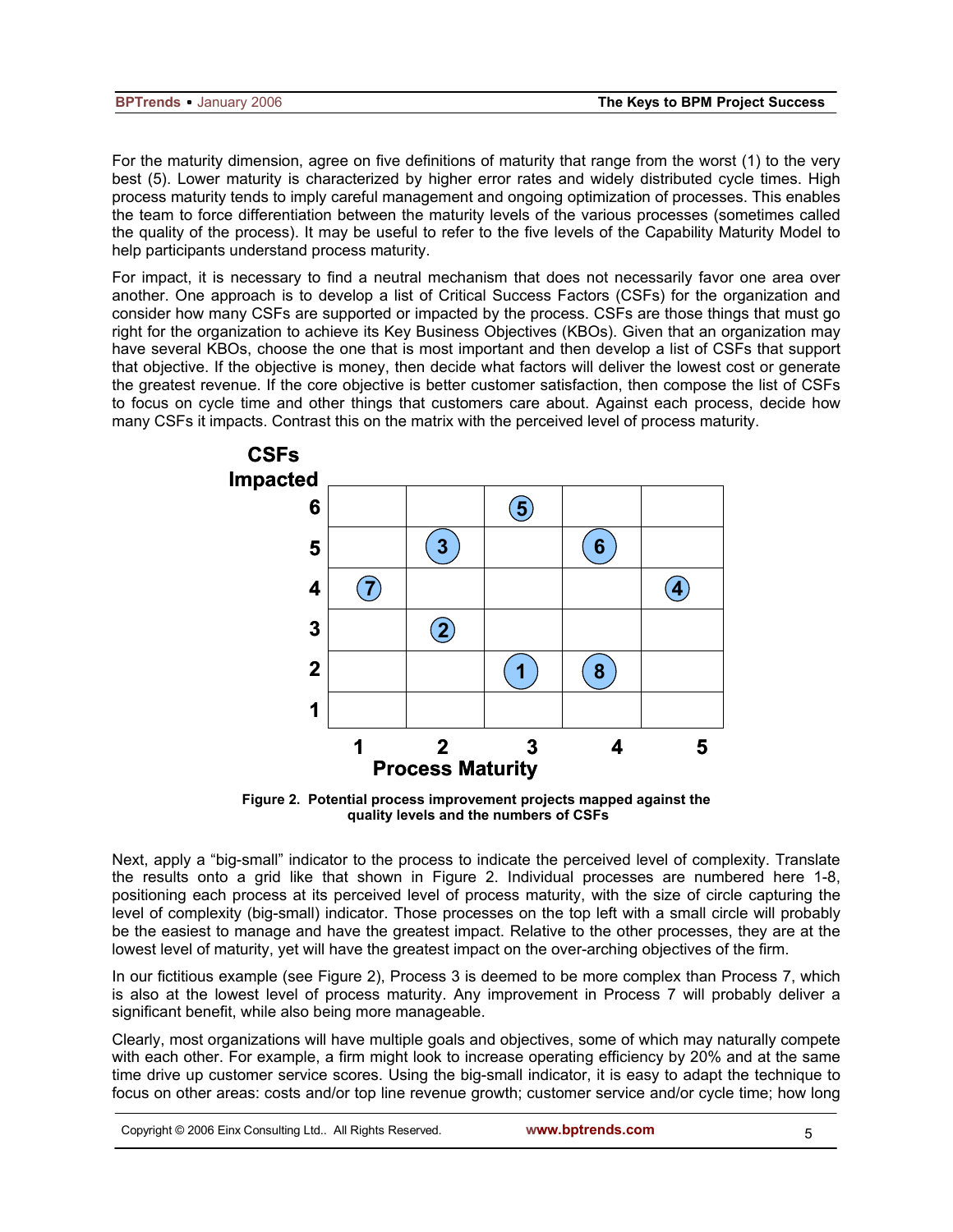ago the process was improved; how well it operates compared to the competition; or even how it impacts overall market share. The important point is that this approach provides a framework to prioritize and explore competing desired goals and objectives.

This technique is based on a facilitated conversation with the affected business unit managers, key change agents, and IT. It does not require an extensive consulting assignment beforehand (although some neutral facilitation will probably help).

While the exercise might sound overly simplistic, the point is that it provides a relatively neutral way for all participants to discuss the issues and later arrive at an agreement. Another advantage of this particular exercise is that it helps managers look past the initial project, prioritizing a roadmap for the journey ahead. The key objective is to get business managers to establish and agree to priorities: Which processes will be dealt with first and which parts of the business will be impacted? Otherwise, there will always be a tendency to fall into the common trap of scope creep.

But even more importantly, it is the *discussion* that is most valuable. It forces the business managers to sit down and consider the real state of their respective organizations. Moreover, it provides a method to ensure that the actions of the project team are aligned with business strategy (or at least allows them to understand how their work will impact the CSFs and their relative priority).

## **Step 3 – Develop the Business Case**

By the time the Steering Group meets, it is likely that those sponsoring the workshop will probably have prepared an outline "conceptual" business case, setting out the problems, issues. and likely outcomes for the pilot project. Assuming that the validation exercise supports the identified pilot, the outline will probably form the basis for a more detailed and extensive business case that is needed before a project commitment is made. On the other hand, the benefit may be so obvious and the risk relatively slight (say a very clear departmental ROI) that the go ahead is readily provided. As a best practice, it is a good idea to develop the business case properly and document the expected benefits. This will provide a valuable reference point later on – a compass that will promote continued focus and avoid scope creep.

The detailed business case will need to present a rational and pragmatic explanation of the current way of doing things and the benefits of an alternative approach. It will need to capture the essence of the opportunity and/or how that current structure is under threat from loss of market share and lower profits because more nimble and agile competitors are taking control of the opportunity space.

In order to win the hearts and minds of the decision makers, the business case will need to help them understand the reality of the current business situation. That means providing comparisons with competitors' value propositions and costs, where possible. Remarkably, much of that external information is available in the form of annual reports on the web and other publicly available information sources.

It is important that the business case ties back to the KBOs of the organization, focusing on measurements and benchmarks that underpin those objectives. The business case will need to identify improvement opportunities up front and any areas where the organization can out-perform its competitors. For each of those improvement opportunities, show how that change is achievable, along with an identification of any associated risk factors. Where possible, demonstrate and articulate the steps taken to mitigate those risks.

#### *Measurement*

Most successful firms already have a clear idea of their long-term objectives (their KBOs). What is sometimes less clear is the relationship between the measurement practices of the organization tied to the achievement of those objectives. As part of the business case development, it is a good idea to review the current approaches to measurement in the target area and develop a set of Key Performance Indicators (KPIs) that support the KBOs of the firm.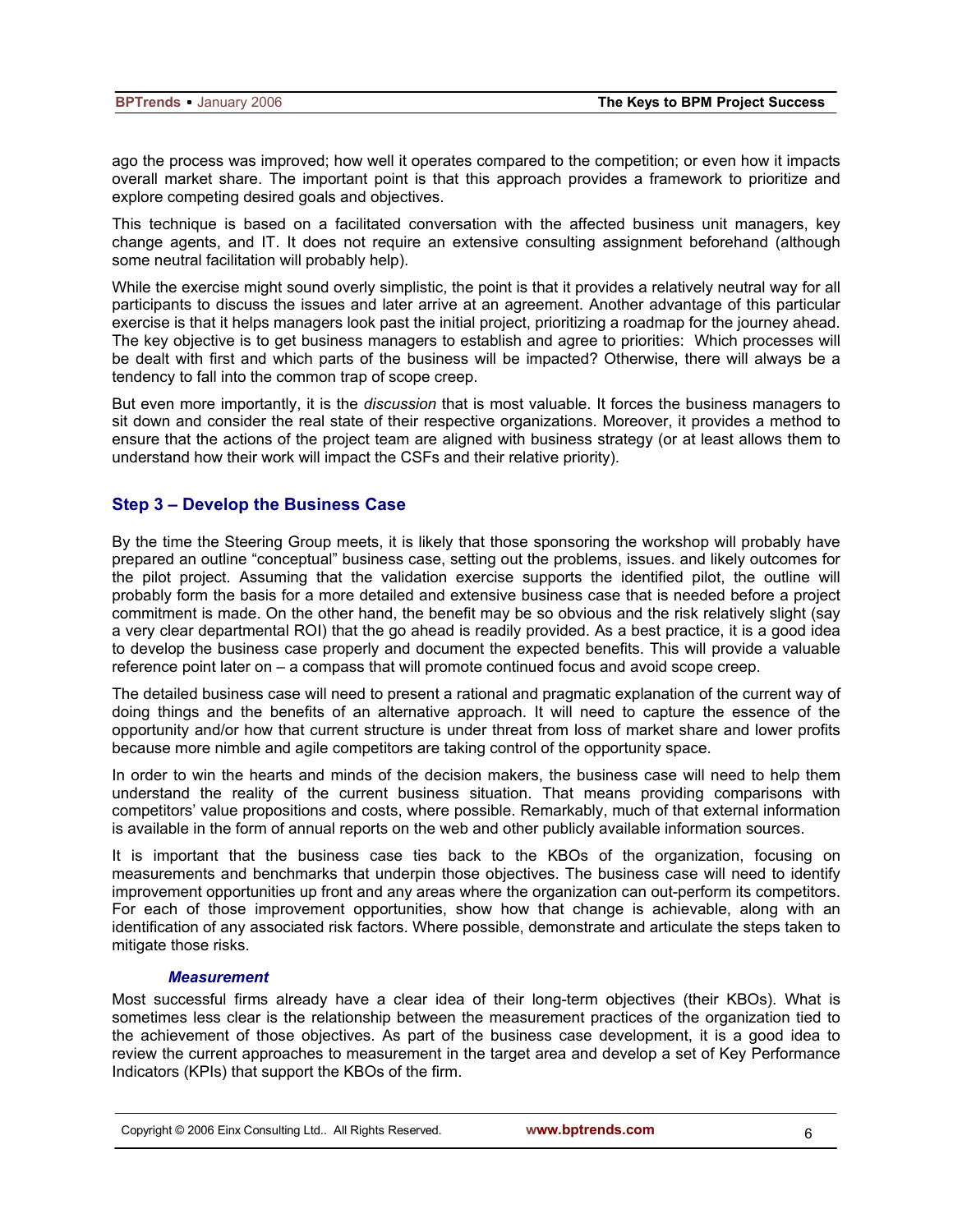Many organizations have far too many metrics. Often, there is a lack of proper alignment with the KBOs or strategy of the company. Having too many metrics creates a situation where people quickly loose sight of what is important, as there are simply too many goals to manage against. This leads to unnecessary confusion and complexity, increasing project risk. The key is to ensure that any metrics collected explicitly link back to KPIs that are, in turn, aligned with key business objectives.

For example, a major retail bank in the UK found that they had literally hundreds of subtly different metrics (not to mention 130 different change programs that were leading to total confusion in the workforce). Breaking apart the overall set of metrics led to the identification of a relatively small set of metrics and benchmarks, allowing a rationalization of performance right across the firm. Most major organizations could tell a similar story – hundreds of different approaches to measurement, driven by a plethora of change initiatives (that may or may not still be in use) with the vast majority of them overlapping and largely irrelevant.

A review of performance metrics/benchmarks used will usually simplify the goals of the targeted BPM application considerably. If the overall objective of the pilot project is improved customer service, then focus on those measures that the customer really cares about, since they will make the most difference to overall performance. Once the project is complete, it is a good idea to review the measures used and develop a guide on the use of metrics within BPM projects generally.

The Goal Question Metric (GQM) technique developed by Victor Basili and his colleagues provides a useful way of ensuring alignment. The result is the specification of a measurement system targeting a particular set of issues and a set of rules for the interpretation of the measurement data. Each goal is refined into several questions that usually break down the issue into its major components. Each question is then refined into metrics, some of them objective, some of them subjective. Further information on the approach is readily available on the web (see http://www.goldpractices.com/practices/gqm/index.php for example).

Some useful questions to validate the effectiveness of a measure:

- What purpose will the measure serve? Who uses the measure? Does it tie back to the Key Business Objectives (KBOs)?
- How will data be gathered and used? How costly are the measures? What other measures should be eliminated or modified?
- Reward systems and behavior does it reinforce the right behaviors? How much feedback goes to the employee?

For each measure, capture the reality of what is happening in the business at this point. Where possible, compare and contrast with the competitors. Establish realistic stretch targets for each of those metrics based on the reality of the current situation.

The importance of measurement and associated benchmarks cannot be stressed enough. When it comes to proving the benefits to the business later, base-line figures are essential to convince anyone doubting the merits of the project. The key point is to focus on the metrics that directly support the firm's KBOs.

#### *Expand the Benefits*

Be sure to highlight the potential for both hard and soft benefits. Given a definition of productivity based on the value delivered, divided by resources employed, hard benefits are easy to identify. Reducing the number of resources required to deliver a given value will drive up productivity. On the other hand, softer benefits are usually oriented around agility and the value side of the equation. They are far more difficult to quantify but equally important.

On the softer side of the equation, it is useful to survey and interview employees, customers, and suppliers. Do not limit this to the three biggest and most friendly customers. The objective is to uncover the authentic experience of the majority, rather than highlighting the tributes of a few. Translate any soft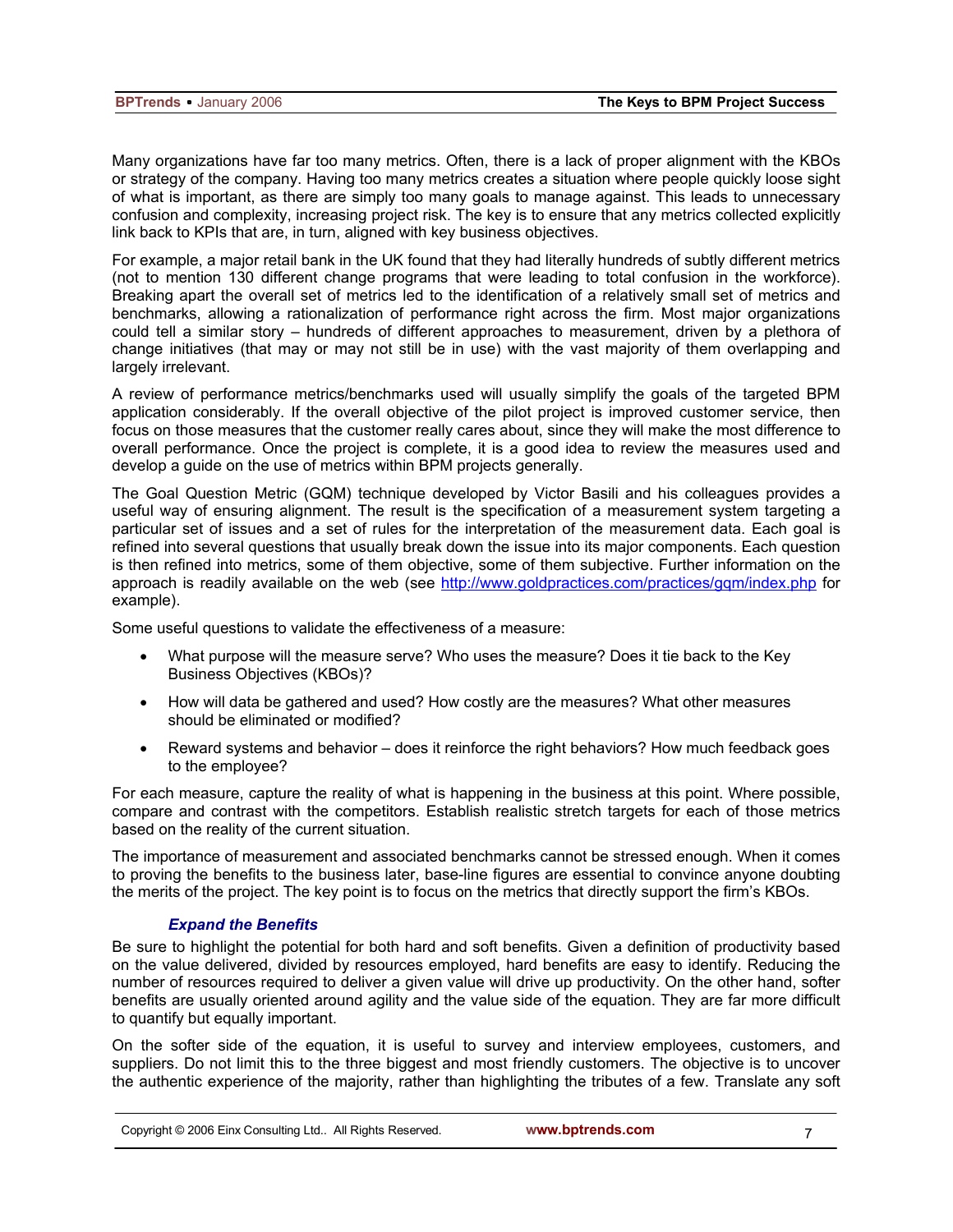benefits to show how they support and enable the achievement of hard dollar objectives (usually framed around the KBOs of the organization).

#### *The Role of BPM Technology*

It is vitally important to leverage the capabilities of Business Process Management (BPM) technology in developing options and executing the business case. BPM technology is enabling innovative new ways of more rapidly developing and deploying business applications. It provides a fundamentally new capability that was previously unavailable (at least in a fully integrated application development environment). It allows the complete decoupling of business processes and application systems, permitting the consolidation and independent upgrade of back-end systems.

BPM technology provides the ability to model the business processes of the firm and then use those models to drive work through the business. A process engine keeps track of the state of individual cases of work, integrating relevant third party applications and ensuring traceability afterwards. As the needs of the business change, so do the process models. The firm adjusts these models to achieve the desired performance goals. The point is that through the effective use of BPM technology, the organization can continuously improve its processes through rapid iteration and adaptation.

There are two predominant "domains" of BPM technology – modeling and execution. It is worth touching on the endless fascination that IT departments seem to have around *selecting* the right process-modeling tool (as though the tool itself will make all the difference on success and failure). However, the time and money is better spent elsewhere. The reality is that firms need to focus also on developing skill sets and capabilities around process architecture and the implementation.

There are significant benefits associated with modeling, but they pale in comparison with those that derive from an effective BPM Suite. Modeling on its own is not enough. It is a good start but represents just one part of the wider picture. While many organizations have existing modeling repositories, their original purpose was normally to support other initiatives in other areas (i.e., they seldom relate directly to the BPM project focus). However, where effective models are available, make use of them, but do not set out first to populate a modeling repository. This sort of effort is usually time and resource intensive, consuming several man-years of effort building up a great deal of unnecessary detail that is often out of date before the modeling exercise is completed. Stand-alone modeling environments are generally a diversion on the path to achieving a successful BPM implementation. It is only when undertaking enterprise-wide initiatives that such modeling environments deliver some degree of benefit. In the short term, the best practice is to look for a BPM Suite that provides a fully integrated modeling repository.

Simulation techniques can help extrapolate into the future when quantifying and predicting the potential benefits. Simulation models can help uncover counter-intuitive tendencies in the envisaged process, and they can act as a confidence-builder, providing peace of mind to decision-makers. However, be aware that simulation models can consume a vast amount of resources in their development and testing. In addition, they are only as good as the assumptions and abstractions made within them. Use simulation models to test assumptions, not to hide the them.

The core components of a BPM Suite are a scalable process engine, a built-in modeling environment, a way of handling business data and content, a set of integration components (integrate existing applications), and an effective process monitoring/analytics capability to drive continuous process improvement. One example of a company that combines all of these attributes in a single BPM Suite is FileNet. FileNet provides an effective BPM Suite that incorporates all of these features. Their business event-aware environment tightly integrates with the processes, content, and analytics capabilities – providing a continuous process improvement system to optimize business and operational performance.

Just focusing on the productivity and efficiency aspect for a moment, the BPM Suite is a critical enabler in this area. Through the electronic management of work items, hand-offs between roles are automated, while delays and errors are virtually eliminated. For example, at Woori Bank (Korea's 2<sup>nd</sup> largest financial institution), they found that over 70% of the time of branch employees was spent on tedious back-end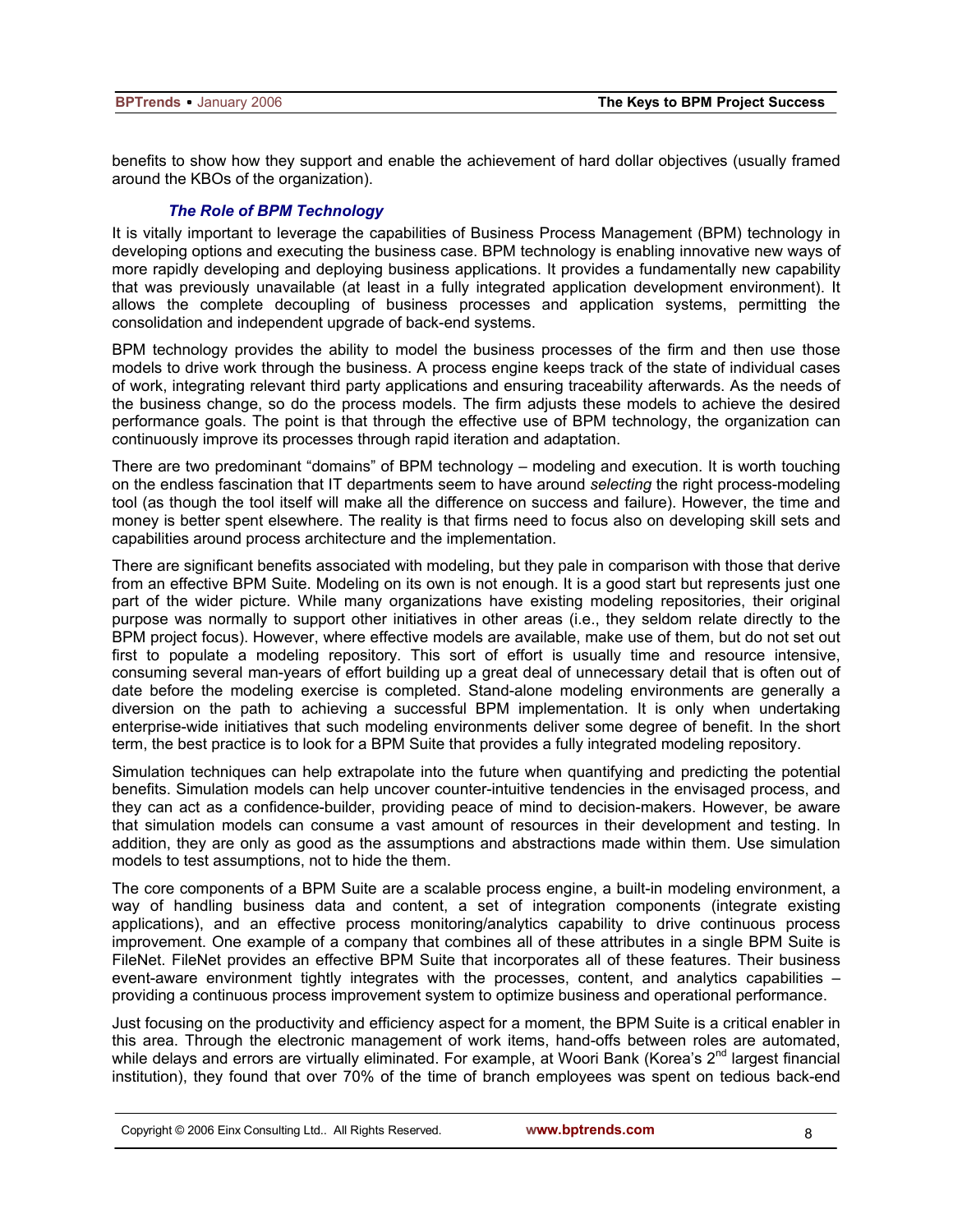processes, limiting direct customer sales and marketing activities, and affecting employee morale. By automating the back end processes, the company was able to increase the time focused on value-added customer services to 70%. Indeed, their program aimed to deliver competitive advantage through service differentiation. They refocused how employees spent their time toward generating new business and building stronger relationships with existing customers, while minimizing investments in non-revenue generating staff. Additionally, improving the process and reducing document retrieval time from several hours or days to 1-2 seconds halved loan-processing time halved – from six days down to three days. The result was a dramatic increase in customer satisfaction. They also saved over \$21m dollars and increased top line growth by an estimated \$115m.



**Figure 3. Typical components in a BPM Suite** 

Recent advances in technology integration have really changed the landscape for BPM projects. The workflow management tools of the 90's soaked up as much as 70% of the project budget in integration work. Developers had to create individual scripts at each point where information from a third party system was required. Potentially, a complex application like an ERP system would have required thousands of such scripts. As a result, the complexity and cost was astronomical. Moreover, if the back end application or the process changed, then all of the relevant scripts needed redevelopment.

Now, modern BPM Suites incorporate sophisticated mechanisms that support the clean integration of third party applications. One of the key best practices is to employ a "service-oriented" approach using Web Services. Web Services provide a framework that enable easier connectivity and greater flexibility. They allow organizations to be more nimble and adaptable by enabling them to create and deploy applications more rapidly by easily assembling services for component applications.

As a result, the organization can now wrap and reclaim those "best of breed" package and legacy applications. It can ring fence them within reusable "service-oriented" business capabilities that quickly combine into new process models, which can then drive the business via the integrated process engine. When application systems are integrated around the needs of the process, the costs and difficulty of training staff can be reduced significantly. For instance, the California State University implemented an environment that allows employees to undertake all of their work without having to access any other systems. In addition to establishing the framework for future expansion and improving employee morale, they estimate that they have saved millions of dollars in training expenses alone.

| Copyright © 2006 Einx Consulting Ltd All Rights Reserved. |  |
|-----------------------------------------------------------|--|
|                                                           |  |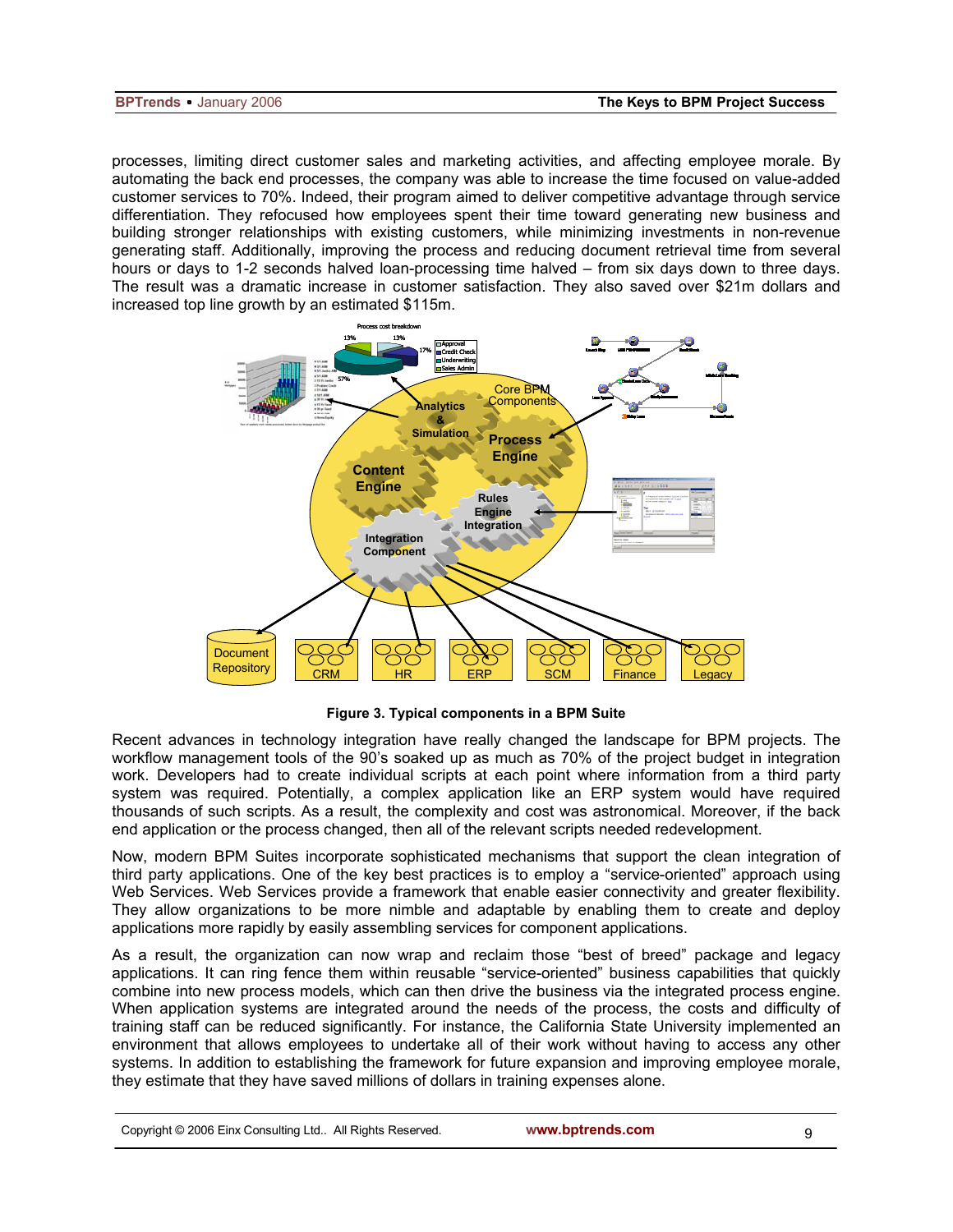There is also the critical need to manage the substance of those applications (the LOB data in all of its guises – transactions, structured content, documents, etc.). This is the data and information that describes the context of cases of work, supporting better decision-making and more comprehensive audit and compliance. The key requirement is that events relating to changes in state of the content (i.e., as objects are created, modified, or deleted, etc.) should automatically trigger the appropriate processes to deal with the change. Otherwise, it is back to having humans remember to respond.

For example, once a customer's mortgage application is created in the system, the process for managing that application instance should be immediately created and executed. If the mortgage is subsequently modified (say by raising the amount to be borrowed), then this *event* should *automatically* invoke the appropriate review process for that case. Supporting this requirement is a real challenge for many vendors. The content management and process engines need to be welded tightly to the integration components such that all process relevant data and information is accessible.

Most BPM environments have also included some form of business rules to support complex decisions. But the use of business rules can also simplify process development, allowing apparently different problems to share common processes (with the business rules component handling the variation). For example, a combined BPM Business Rules implementation within a Fortune 10 level company enabled the firm to simplify its core accounting process. The business rules component allowed one generic process to support interfaces to 60 different sales processes, each handling hundreds of products across 30 different operating companies. By extracting sophisticated rules into a responsive business rules component, the system can then more effectively support business change, straight through processing and compliance.

While all process engines imply support for business rules to a certain extent (conditional routing at a decision point in the process is one form of business rule), certain applications may need the capability to execute more sophisticated rules criteria and evaluate business policies. To do this, BPM Suites normally either integrate with third party rules engines or incorporate some capability internally. Often, those firms with a need for more sophisticated business rules already have an existing business rules engine in place (or already imbedded in a specialized application), and, therefore, the BPM engine should snapin to the current environment, re-using this functionality. Again, the use of Web Services will continue to make this type of integration much more straightforward and standardized.

BPM Suites should also feature built-in process analytics, real-time Business Activity Monitoring (BAM), and simulation capabilities. This enables the ongoing optimization of the process, supporting evolutionary change as the organization adjusts its processes in bite sized chunks post implementation. If the business need changes (as it will do), then it is now trivial to reorient the process to deliver the desired results. Once the infrastructure is in place, the technology can deliver continuous process improvement through incremental releases, relieving the pressure in a controlled manner (versus an all at once approach). One of the best practices points to keep in mind is that there is no such thing as a perfect process. Processes will require iterative improvement over time.

To support this, firms should look for an integrated suite that brings together all of the necessary components. Ensuring that a shared process model underpins the suite ensures the fidelity and accuracy of the model, as it is developed, deployed, monitored, analyzed, and optimized. This is in stark contrast with the alternative where a mix and match set of software products handle each distinct challenge. With this latter tactic, it is often difficult to maintain the fidelity and accuracy of models. As a result, project risk is increased.

This is especially true where a stand-alone process-modeling environment is used. Rather than a standalone add-on, process modeling is an integral part of the BPM Suite. Where an external modeling environment is used, experience shows that the import and translation is generally a problem. A lot of semantic information is missing or is not fully described (not well enough for execution). The harsh reality is that these models do not translate easily and will always require significant embellishment if they are to take advantage of the features of the BPM Suite. Furthermore, changes to the executed model in the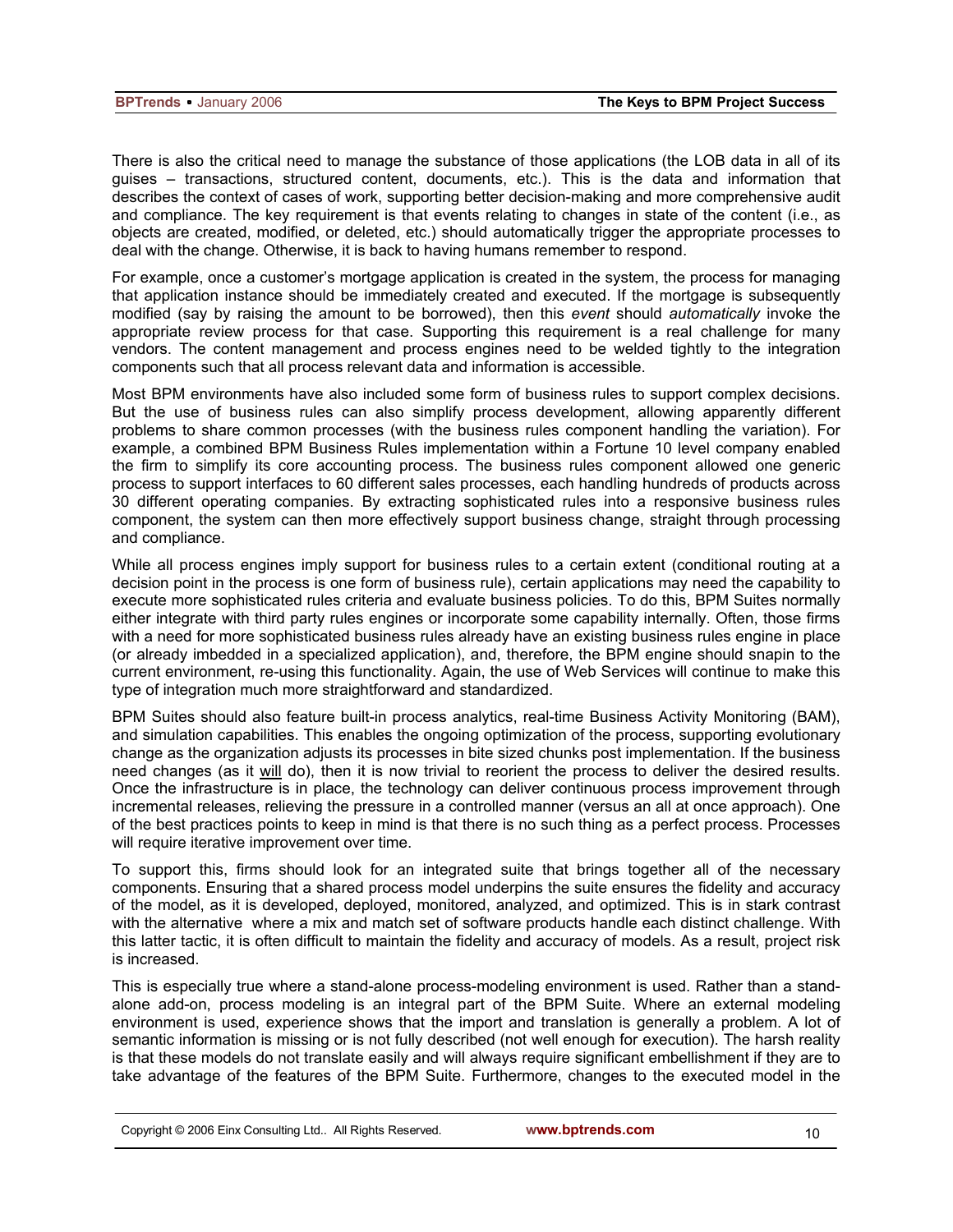process engine are then difficult to synchronize with the third party modeling tool. On the other hand, with an integrated suite based on a shared process model, the modeling environment is capable of fully describing the process. It normally incorporates mechanisms to validate the model and ensure its fidelity as changes occur over time.

Moreover, with an integrated suite supported by a shared model, firms can develop proactive responses to key business events such as a jump in interest rates, a hurricane in Florida, etc. This allows firms to create sets of well thought out actions in order to respond more quickly to changes in market conditions. Should that situation actually arise, the firm is much better prepared to redeploy its resources and processes.

There are other components that one could include, but the core set is based around the process engine along with its attendant content repository, integrated modeling tool, superior integration mechanisms for third party applications, advanced analytics, and simulation. In addition, the process engine itself must be geared for high performance in order to address the eventual enterprise application needs that will demand the BPM system to support millions of transactions and thousands of users. Together, these elements (i.e., a comprehensive BPM platform) give managers both the vehicle and the levers for effective business performance optimization, allowing them to adapt and evolve more adroitly than competitors using traditional approaches. So when developing the business case, factor in these different capabilities and consider how they can help the organization as it relentlessly focuses on improving its KPIs and achieving its KBOs.

## **Step 4 - Gain Executive Sponsorship**

A common concern, among those involved in BPM projects, is the perceived difficulty associated with gaining commitment from senior executives in the business. Projects can originate from various areas and individuals within the organization. They can come from the executive boardroom where there is recognition of the need to drive the organization toward its KBOs. They can also originate from the LOB itself or even IT. However, no matter what direction the project comes from, it is essential to identify an executive sponsor and champion.

Without an executive sponsor, a range of problems can arise and project risk is increased. The BPM Project Manager (see Step 5 – Form the BPM Project Team on page 13) may have trouble engaging affected business managers. Without a clear mandate from the top, the business may simply lose interest or divert resources onto other initiatives during the project. In addition, when the project completes successfully, the executive sponsor will help broadcast the results at senior levels and act as a catalyst for innovation on future BPM projects.

Typically, these individuals have job titles such as COO, CEO, LOB Manager, Senior VP, Business Unit Manager, or Director (collectively described here as Executives). While it is impossible to cover all possible scenarios, this section attempts to highlight and discuss some of the central issues.

To get the high-level commitment and sponsorship necessary for success, it is essential to get the executives' "intellectual" buy-in. The core tactic is to point to the business impact, and how the approach helps them drive the organization toward its strategic objectives.

Executives usually have a particular style and set of issues that they deem very important (their "hot buttons"). Understanding and working with these is critical. Remember that people have a lot of energy invested in the current approach (the processes), and their natural tendency is to reject initiatives that challenge the status quo. So take care when talking about their department or division. Instead of describing a business wrought with duplication and inefficiency, point to the issues but frame them in terms of opportunity. Rather than a negative, confrontational stance, help the Executives see the opportunity, engaging them into a collaborative effort that focuses on realizing the new vision.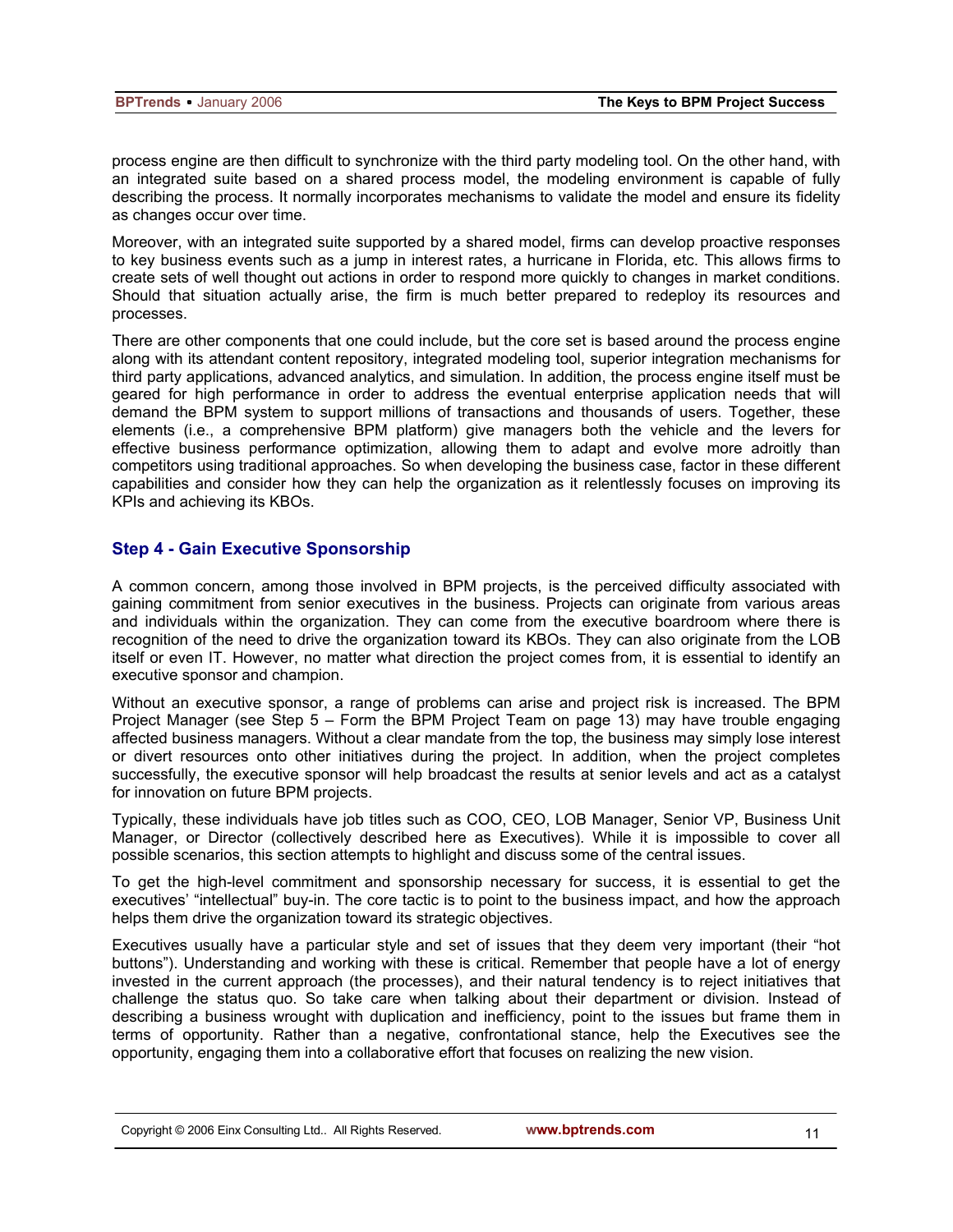When it comes to understanding how Executives make decisions, one has to keep in mind the typically frenetic lives they lead. Each Executive normally has a cadre of trusted employees from within their business unit or functional group who help them make decisions. To get the project on the agenda and accepted, it is important to reach and continuously engage these "influencers."

Even getting the attention of the Executive can be a challenge. The BPM project is probably competing with a broad range of existing organizational initiatives. In most organizations, there are literally hundreds of disconnected projects and schemes. Indeed, this can act as a good starting point for the conversation. Integrating all of these disparate change programs under one umbrella can help reduce confusion in the business and rationalize the metrics that are used.

So what strategies are effective? It is always good to help them understand the trends in the industry and strategies employed by competitors. While relevant case studies and reference articles or books can be useful, the key objective is to bring in a bit of realism, helping them to understand deeply what is, in fact, happening in their organization. One approach is to walk them through "a day in the life of an order" – physically walking around the business, tracing what happens. For example, at major insurance company, a health care claims process took an average of 7.6 days to complete. In an experiment, two senior managers, hand carrying the same claim, pushed it past the right parties in only 45 minutes.

To help build an understanding of customer perceptions at one of the major US banks, senior Executives committed to sitting with Customer Service Representatives for 2 hours per month to listen to what customers were really saying about their firm. Others talk of holding regular "town-hall" meetings with employees. In other words, get the Executive to experience what is actually happening in the trenches and see the impact on the business. In the old days, it was known as "walking the job" – a senior manager would take the time to sit with employees and get a better picture of the issues being faced at the front line.

At Bank of America, the improvement team initially developed a series of 3-6 month education and awareness sessions for the executive team. These sessions were a sort of "Process 101" where the goal was to help them understand and focus on customers. The two key measures that the group focused on were customer satisfaction and cycle time. The BPM team sought to highlight the fact that the firm's processes were the vehicles that deliver value and a common customer experience. The team was then able to demonstrate a causal relationship between well-designed processes, reduced cycle times, and improved customer satisfaction scores. Improvements in these two key measures provided the momentum to get the initiative moving forward.

Focus on the monetary return in terms of how the project will help the organization achieve its KBOs. At the heart of the argument, explain where savings and/or value innovations are going to come from; where opportunities exist to out-perform rivals; and detail how this sort of change is achievable. Avoid blanket statements around cost reduction. Focus on specific examples and point to specific improvements. In that way, people will better understand the opportunity since it will be more tangible and concrete. Also, highlight the risks but show what steps will help to minimize them. For longer-term BPM programs, set a series of stage gates and build a series of plans that will get the business to those stages.

It is worth keeping in mind that those Executives and LOB Managers have demanding performance objectives. BPM projects and the technology suites that support them will help them achieve those targets. So be aware of the challenges that they face. Help them understand how the BPM capability provides the mechanism that will deliver enhanced performance (doing more with less, more quickly), making the firm more agile and easier to do business with, and yet still ensuring compliance and reducing operational risk.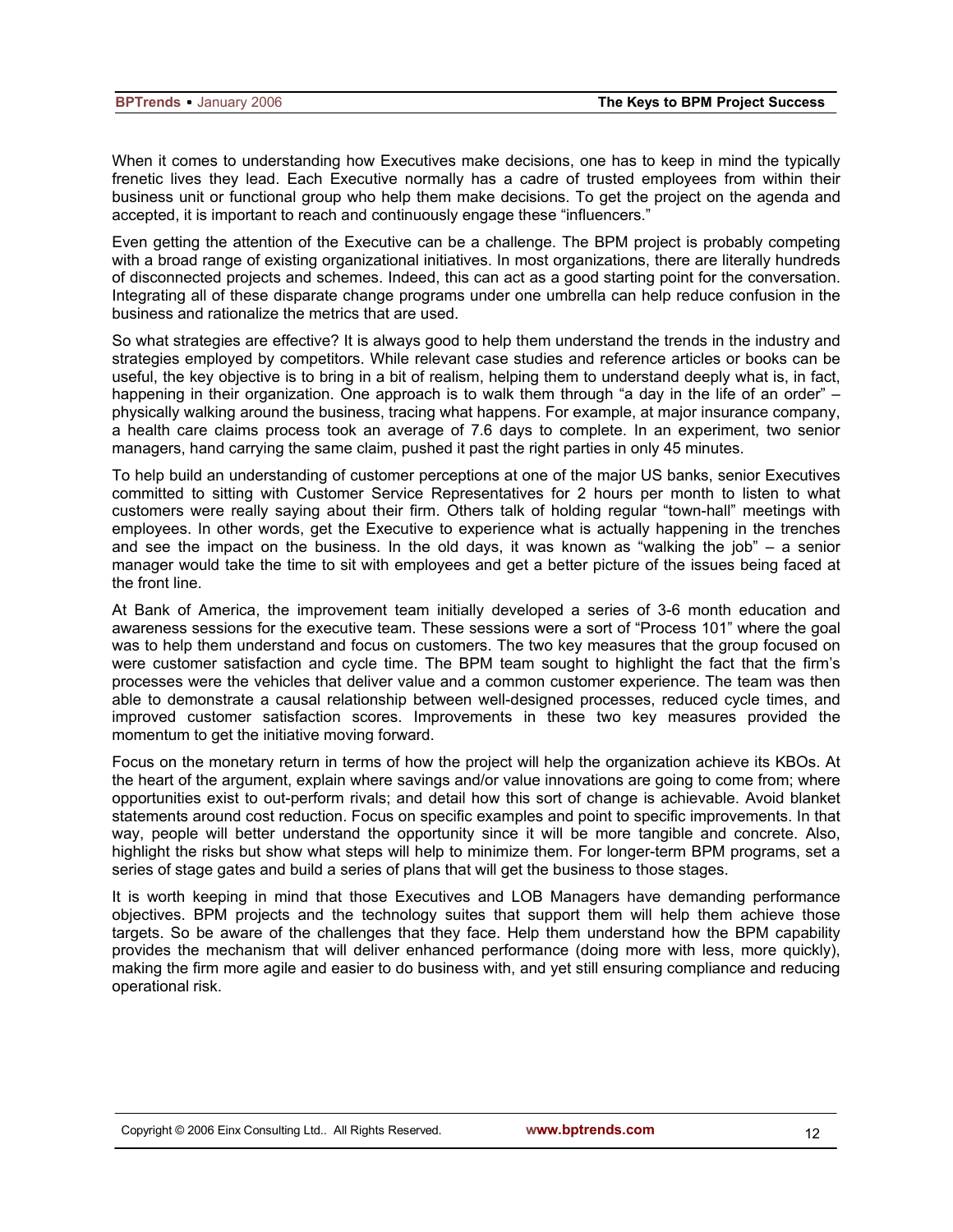## **Step 5 – Form the BPM Project Team**

The formation of an effective, cross-functional BPM Project Team is another critical step for the project. There are two general approaches. The first is to create a single team to develop and implement the Pilot project. This is an effective tactic as it allows the organization to focus on achieving a successful project – delivering a quick hit based on solving an immediate problem, proving the overall approach and delivering value in the short term. The BPM Project Team carries out the day-to-day work of the project, organizing and coordinating the work. Through the BPM Project Manager, the BPM Project Team is accountable to the Steering Group for the successful completion of the pilot project.

The other approach is to develop a BPM Center of Excellence (CoE). The idea is that a BPM CoE comprises a group of committed individuals who focus on how the processes of the firm drive bottom-line profitability and performance. Such a group is usually responsible for supporting a number of BPM projects across the business, and keeping momentum going across a broad front. They provide a group of resources that are well versed in the best practices of process improvement. They are usually responsible for developing common principles, language, frameworks, and methodologies for process development and process architecture management. In some companies, they have sought to develop an overall process architecture, clarifying how key processes interact and how they are used by the various business units.

However, in the early stages, the CoE can represent an unnecessary overhead as it typically has a much wider scope than is necessary for the pilot. The increasing complexity that comes with too many interlocked variables can slow down the pilot and increase the risk of failure. The CoE concept comes into its own as the BPM program starts to address the needs of the wider organization. With more and more projects, the need increases for a coordinated and integrated approach. In a sense, the CoE becomes a direct descendant of the Steering Group. While still separate from the Steering Group, it provides a central repository for knowledge and best practices around BPM projects. So, implementing a CoE is an evolutionary step as part of the BPM story and experience as it spreads across the entire organization – rather than a critical prerequisite for a successful pilot. Indeed, some firms prefer to remain fleet of foot, sticking with a series of quick-hit projects rather than undertaking the transition to a BPM CoE. However, as you look at the opportunity more holistically, a COE provides a sound mechanism to maintain and ensure the momentum of process and business performance improvements

For a successful pilot, avoid the CoE route and keep the BPM Project Team relatively small but effective. If the Project Team begins life with too many people it can easily become bogged down. In the short term, focus on what is achievable and then, having built the core skills, the group can grow as it attacks more complex and demanding processes. The necessary roles are

- The BPM Project Manager This individual will have day-to-day responsibility for running the BPM project. He or she will report to the Steering Group and is tasked with ensuring that the project remains on schedule.
- A Senior User from the area affected Effectively, this person is the "Process Owner" for the affected business area. He or she will act as the primary project resource to handle political problems and maintain a focus on the business objective of the project.
- One or more Subject Matter Experts (SME) from the line-of-business (LOB) area These individuals will have a consummate knowledge of the operational mechanics of the current way of doing things. They will also need a deep appreciation of the macro-level business objectives. An SME is needed for each of the major business areas affected (but not every role in the process).
- Lead Business Analyst (or Process Architect) This individual will provide the analytical rigor and techniques for the project. He or she will guide the SMEs and Senior User, helping them to identify improvement opportunities. Additional business analysts/process consultants may be necessary.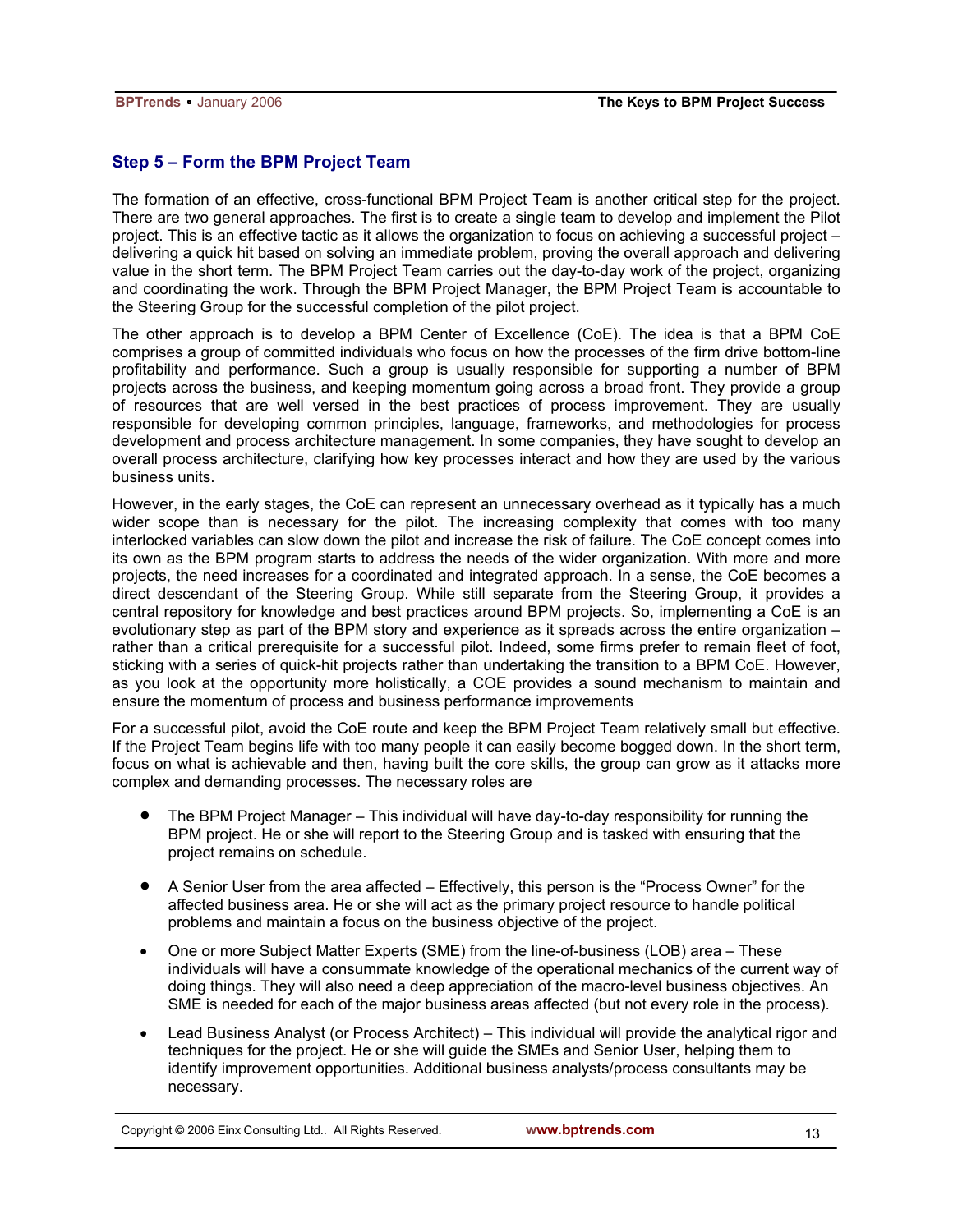• IT specialists – At least one or two are needed to advise on opportunities to leverage and re-use existing IT assets. These individuals will need a detailed understanding of the capabilities of the selected BPM technology and experience of integrating multiple systems.

One of the founding rules for a successful project is to ensure that Project Team positions go to suitably qualified individuals. In each of these roles, one is looking for experience and a deep level of understanding. When assembling people from the business, ensure that they have a profound appreciation of existing applications and work practices.

When looking for Business Analysts, one needs to find individuals that are business savvy, yet fluent in the capabilities of technology. They need a deep appreciation of the power of process and an intimate understanding of how change occurs inside organizations. The individual fulfilling the lead role will probably have experience of several major projects with process at their core. They will need to be well versed in Business Process Reengineering (BPR) principles and practices, and/or continuous process improvement (Six Sigma), and/or continuous quality improvement (TQM). Look for consummate diplomats who are capable of providing an effective bridge between IT and the business. This Business Analyst role is not suitable for a traditional IT systems analyst (who writes programming specifications). In some firms, the Business Analyst role has the title of Business Systems Manager where the individual acts as the primary interface between the IT department and the business unit or function.

Rather than allowing people to carry out roles for which they have little or no experience, it is probably better to take an external consultant. When selecting external consultants, be aware that virtually every consultant is trying to grow their expertise in this area. The key thing to look for is experience experience in industry; experience in implementation; an understanding of best practices in change management and process improvement methodologies such as Six Sigma, TQM, and BPR; etc. You want people who understand the implications of BPM for business and have already seen it in action. Discern between the sales representative and those who will undertake the work. Consulting firms will talk expansively about their expertise and skill sets (often of those experts who are in sales mode). Look for specific skills and resumes from individuals proposed to participate in the engagement. Ask for their individual credentials in BPM and assess their BPM project experience with customers. If you are bringing in an individual as a "process expert," look at the associated business results from the projects where their expertise was established. Checking customer references is also equally important when assessing expertise and credentials.

## **Step 6 – Understand the Process**

The first challenge is to really *understand* the process – to step outside of it and see it for what it is. Automating a bad process just makes it go faster, exacerbating existing problems and potentially introducing new ones. Therefore, it is important to take a fresh look at how the process operates and the assumptions made about the underlying business need. Having deeply understood the process, it is much easier to see the opportunities for improvement before developing the improved process.

The temptation is to model to a high degree of detail. This is clearly difficult (if not impossible) and precisely the point where projects are stuck in analysis paralysis. The key argument to appreciate is that the detailed minutiae of the process are almost certainly a waste of time – the implemented solution will differ from the current way of doing things. The point is that what *most* people do is **not** the "best practice." After getting stuck in "analysis paralysis" for a while, they tend to implement what they have (something that is much the same as the original). After a year or two, they suddenly realize there is another way of looking at the process, and they end up throwing out their first endeavor, re-implementing a radically improved process that reflects their newfound wisdom. However, along the way they have wasted several man-years of effort and untold lost opportunity space. They mistakenly believe that by modeling the intricate detail of their end-to-end process (with flow diagrams) they have captured and understood the process.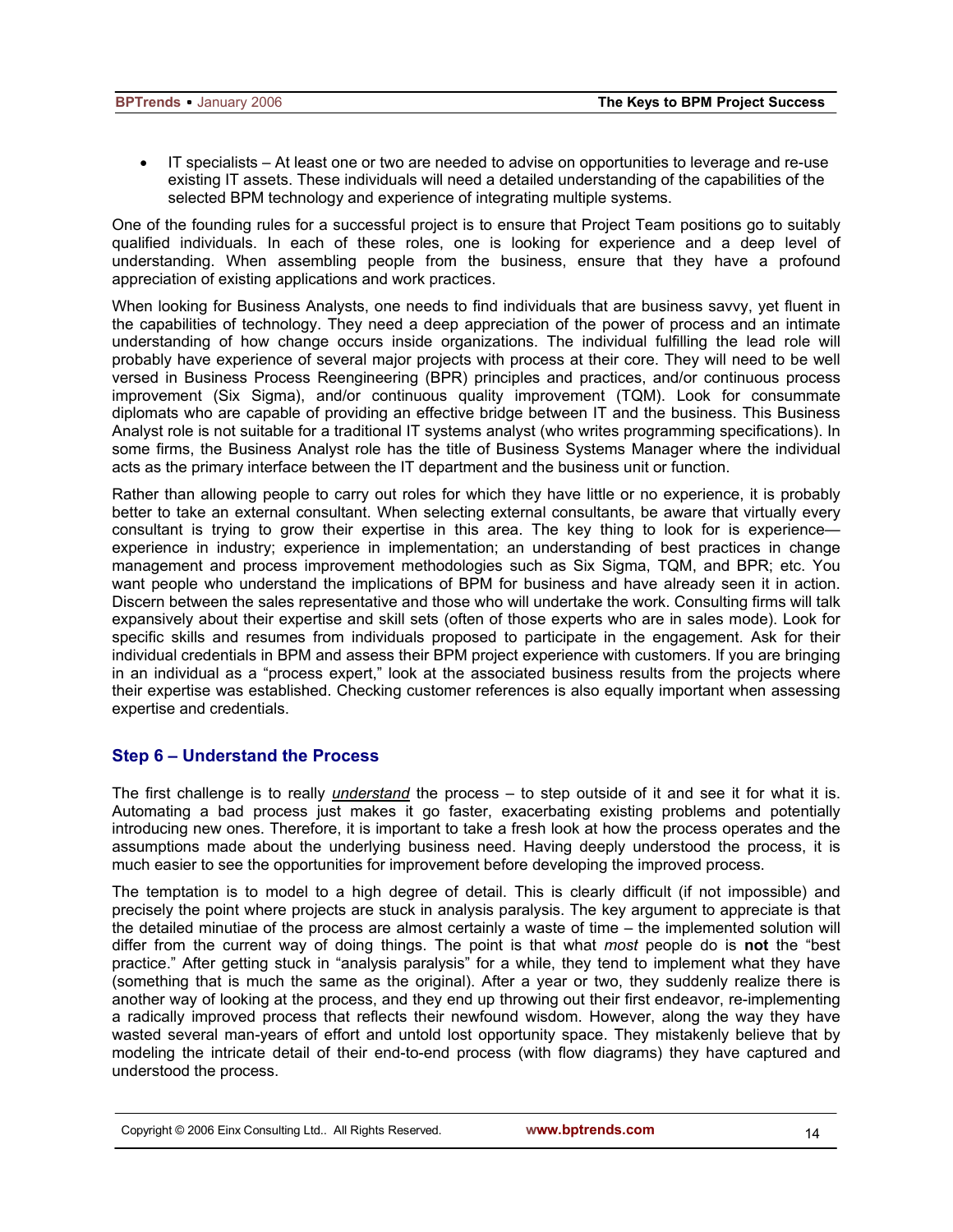Obviously, a starting point is needed. However, it is more important to look beyond the basic approaches and methods that enable improvement. Nevertheless, ensure that there is enough detail to provide a baseline for future measurements, reflecting the true nature of the current process. Technology can help. Analysis of a detailed "as is" model (if available), using simulation tools, can lead to improvements and a reduction in risk. But this sort of analysis will seldom reveal radical improvement ideas for the process itself. This is where a skilled Business Analyst and/or Process Architect will really add value. These people should be well trained and versed in alternative ways of looking at processes.

The **best practice is to model the process several times at a high level – using complementary techniques that provide contrasting perspectives** on the process. This is a critical point. Many organizations lose sight of the real objective and laboriously model the "as is" situation. Remember that whatever the implemented solution, the critical success factor for a successful application is to rapidly iterate and improve the process over time.

All models are, in the end, just one representation of reality (the old adage from Deming is "all models are wrong, some are useful"). With fresh perspectives of the process, the team can truly understand, seeing things that were just not visible when the only technique used was a flow diagram. Consider the use of Role Activity Diagrams (RADs) and Object State Transition Network (OSTN) techniques as complementary to flow diagram based approaches.

- RADs focus on how a "*Role* changes state as a result of the actions and interactions that occur." While looking superficially like some BPMN diagrams, the important point is that they allow people to focus on the behaviors and roles of the process, seeing who does what with whom. RADs also enable employees to see and understand the other roles in the process and more easily take the customer's point of view. The technique is extremely compact – for example, in a major mortgage business, a 24-page flow diagram was effectively represented on a single sheet. The best reference for RADs is Martyn Ould's book *Business Processes: A Rigorous Approach*.
- OSTN is part of a US DoD specification known as IDEF3 (Integrated Computer Aided Definition Language) and shows how things (the business objects) move through the process, changing state as different activities occur. The focus is on the object (not the order of activities). Effectively, the technique captures how the steps in the process modify and transform the state of the object. There are other modeling techniques that achieve the same sort of thing; but the key point is that these approaches focus the attention of the modeler on the steps in the process that *add value* (where the business object changes state).

When developing the initial set of flow diagrams (as, for most, that is the start point), ensure that the modeling team sticks to the core process and the major exceptions rather than attempting to capture every potential route through the activities. But ensure that the team understands how much effort and time goes into managing exceptions.

To design appropriate process architectures – ones that truly reflects the needs of both procedures and more fluid practices – is not a trivial exercise. This is not a technology problem but one of business design. First, analysts need to understand the process fully – which is not the same as modeling every detail of the process. The very act of modeling a process usually changes the process itself (as people discover the inefficiencies of what they are doing). However, more importantly, trying to model everything about the process will inevitably lead to analysis paralysis (especially using drill-down functional decomposition techniques).

The key point to understand is that process optimization is a journey and not a one-time event. Understanding comes from contrasting different perspectives rather than trying to stick to one *true* approach. Moreover, a range of models can certainly help to understand processes better prior to attempting to implement a technological support environment (the expensive part). Having understood the process at a high level, iterative development is the core technique required to deal with the dynamic, ever-changing business environment.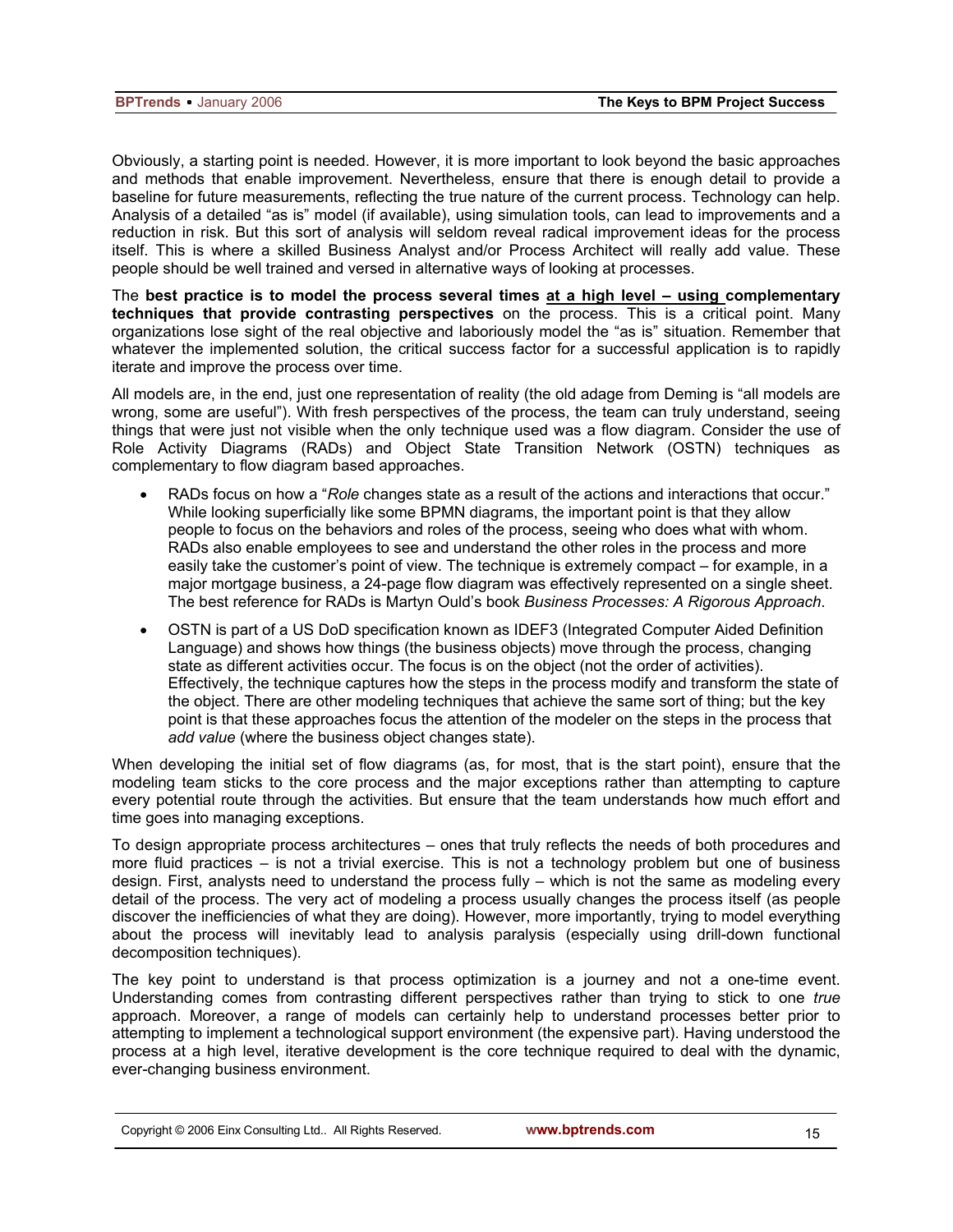## **Step 7 – Identify Breakthrough Opportunities**

The primary opportunities for breakthrough improvements in business performance derive from the effective deployment of the BPM Suite. The BPM Suite enables a wide range of business benefits. With an understanding of the capabilities of the BPM Suite and the needs of the process, it is relatively straightforward to spot the opportunities for breakthrough improvement.

Some of the techniques introduced here are well known, but have an important function in analyzing the process. These ideas are introduced to help the team recognize areas of inefficiency. To some extent, they overlap with each other.

#### *Potential for Faster Cycle Times*

The core advantage of the BPM Suite is that it enables the organization to automate back end processes, mixing them with manual steps in the front office. This reduces cycle-time and removes opportunities for errors, improving customer service while allowing the organization to move staff to higher, value-adding activities.

For example, Wells Fargo had grown dramatically through a series of key acquisitions. As a result, the Private Client Services group had to deal with a number of disparate information management systems. There was a lot of duplication in each of the 200 separate offices, time-and-labor intensive tasks that often had a negative impact on the company's most important commodity – customer service. Decisionmaking could take several days, and two-thirds of the time was spent in simply tracking down relevant information. By focusing on the process and the real needs of the trust administrators, the bank was able to slash the time taken to make discretionary payments from weeks to days. At the same time, they improved efficiency by over 40% and achieved annual cost savings of 15% with no reduction in headcount.

## *Enhanced Customer Service*

A good example of enhanced customer service is the Woori Bank example given earlier. By automating the back end processes, the company was able to increase the time focused on value-added customer services to 70%. They refocused how employees spent their time, generating new business and building stronger relationships with existing customers, while minimizing investments in non-revenue generating staff. As a result, loan-processing times were cut in half – from six days down to three. This allowed to Woori to realize not only \$20-million worth of savings but also realize up to \$115-million in new business generation.

#### *Channel Integration*

Look for situations where the customer relationship is evolving across different digital channels such as mobile, the web self-service, call center, and kiosk. In the past, firms generally developed distinct systems and processes that dealt with each channel. However, this approach is fatally flawed as it makes it virtually impossible to deliver a consistent experience to the customer. Look for ways to link and integrate those different channels into the overall process. Use RADs to break down the potential customer interactions and how they will be reflected in the overall solution.

#### *Work Items Handled Multiple Times*

In document intensive processes, it is quite normal to find that work items are handled many more times than is necessary. For instance, at Miami-Dade County Clerk of Courts (the fourth largest traffic court system in the US), it was found that a typical citation was handled a minimum of 37 times, and half of all tasks consisted of moving paper from one desk to another. Because of streamlining the process (eliminating non-value adding manual tasks), installing a proactive process support system, and managing the associated documents, they have achieved a 30 percent increase in the caseload with 15 percent fewer staff members, leading to an annual saving of \$1 million in personnel costs alone.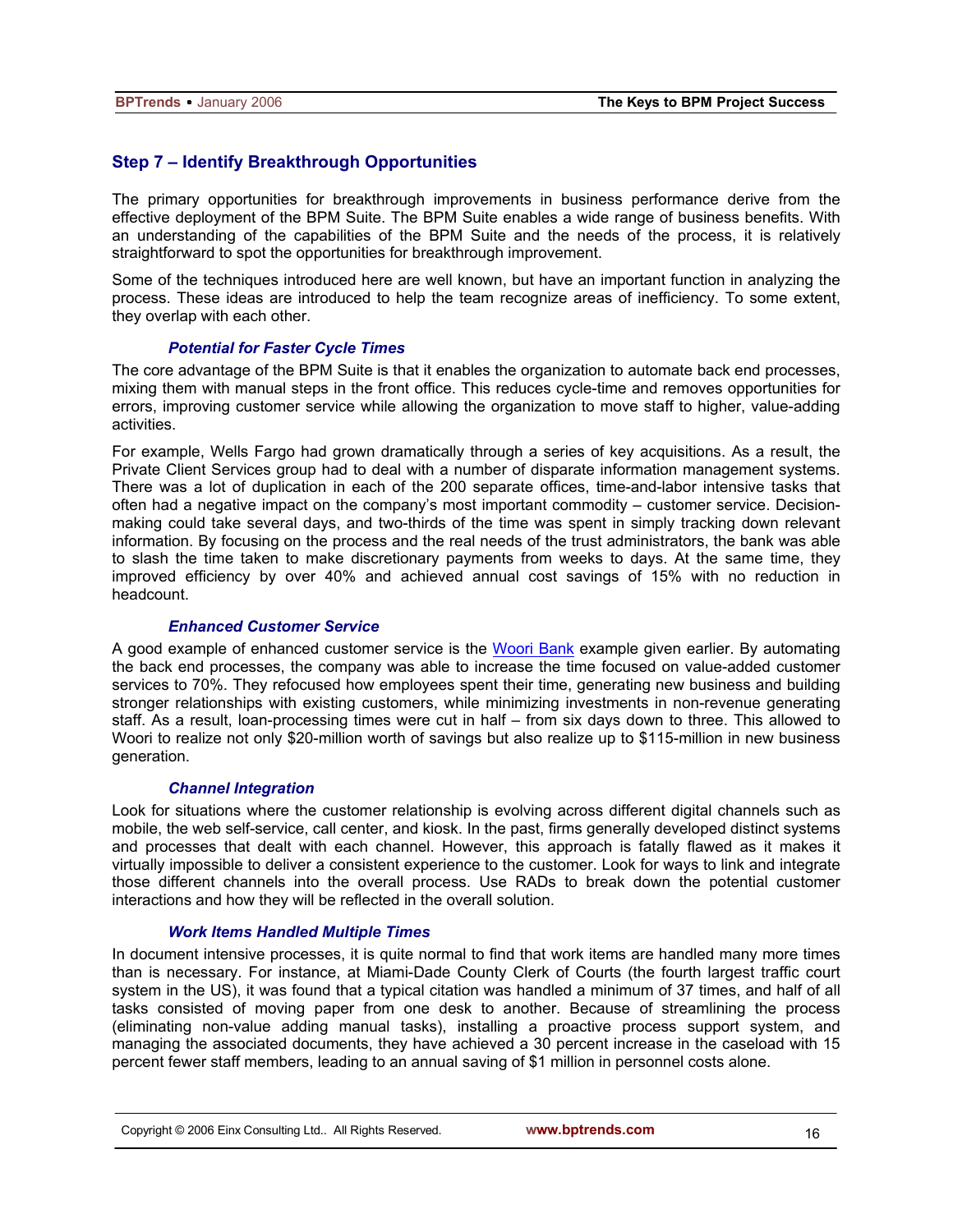#### *Role Rationalization*

Where possible, combine overlapping roles together to reduce the hand-offs and make better use of the resources available. The aim is to minimize the hand-offs. From a process point of view, that is where the risks often are. As work moves from one role to another, things can fall through the cracks and get forgotten or mislaid. All sorts of things can contribute to this risk factor, from staff sickness and absenteeism, through to information leakage and miscommunication.

Use RADs to understand the process from the human perspective, facilitating the design of effective job roles that can take on greater responsibility (the once-and-done or one-stop shop). It also focuses on the behaviors that roles need to exhibit and the sorts of interactions expected. Remember that systems and other processes can take on a role. Using RAD-based views of the process, it is relatively easy to spot roles that do not add much value (something that is quite hard to discover with a flow diagram).

#### *Manage and Monitor Personnel Performance*

The management and review of workers is poorly handled in many BPM implementations. While the overall BPM program may target business performance, at the team level there is seldom an adequate understanding of what this really means. Having understood what their people are capable of and having planned accordingly, team leaders need to track and monitor how well they actually perform against those targets. Through a focus on production management disciplines, some firms have derived as much as 40 percent additional productivity improvement over and above that achieved through the introduction of process automation using a BPM engine.

At its heart, production management is about the supervision of the people who work within the process – what their collective efforts can achieve, where they are struggling, how much work they have coming down the pipe, and what they have to get out the door today, tomorrow, this week, or by the end of the month. First, look carefully at how management plans, communicates, and allocates work to its employees. Then it is a case of monitoring, analyzing, and, of course, focusing on improvement over time. Focusing employees' attention of how much they have to get done in a short period of time (say 3 hours) can make a big difference in the amount of work they get through in a week.

At Halifax plc (an internationally famous financial services based in the UK), first line managers are now driven to understand how much work they have in the system and what is likely to arrive. In turn, this has allowed them to think more deeply about the performance of the individual team members, assessing their skills and personal development in a more holistic way. Individuals are assigned work within their capabilities and monitored against performance in terms of task completion and qualitatively. Managers are accountable against weekly plans. They must also predict productivity over the ensuing 12 weeks. As a result, the firm achieved a further 20 percent productivity improvement over the previous year alone. Week over week, output is still rising, and the costs of doing business are being driven ever lower. With over 2000 full time staff in the back office alone, that 20 percent improvement equated to 400 man-years – a big impact on the bottom line of the business. Moreover, the company achieved a real transformation in the overall management culture, building a virtuous circle of corporate performance, team working, and personal development.

#### *Better Manage Exceptions*

Very often, the management of exceptions is what differentiates an organization from its competitors. Further, given the backdrop of technology-based applications, the vast majority of the work and resources go into handling exceptions. A BPM Suite enables the automation of the core process with well-known exceptions managed in a standard and efficient fashion.

In the short term, stick to the core process and the obvious exceptions rather than attempting to cater for every possible scenario. In production, the process models used to drive the business are easily adapted to handle new exceptions as they become an issue. It is worth building in a mechanism to route exceptional items to the process owner for resolution (if not provided in the BPM Suite). The process can then evolve rapidly over time in a controlled fashion.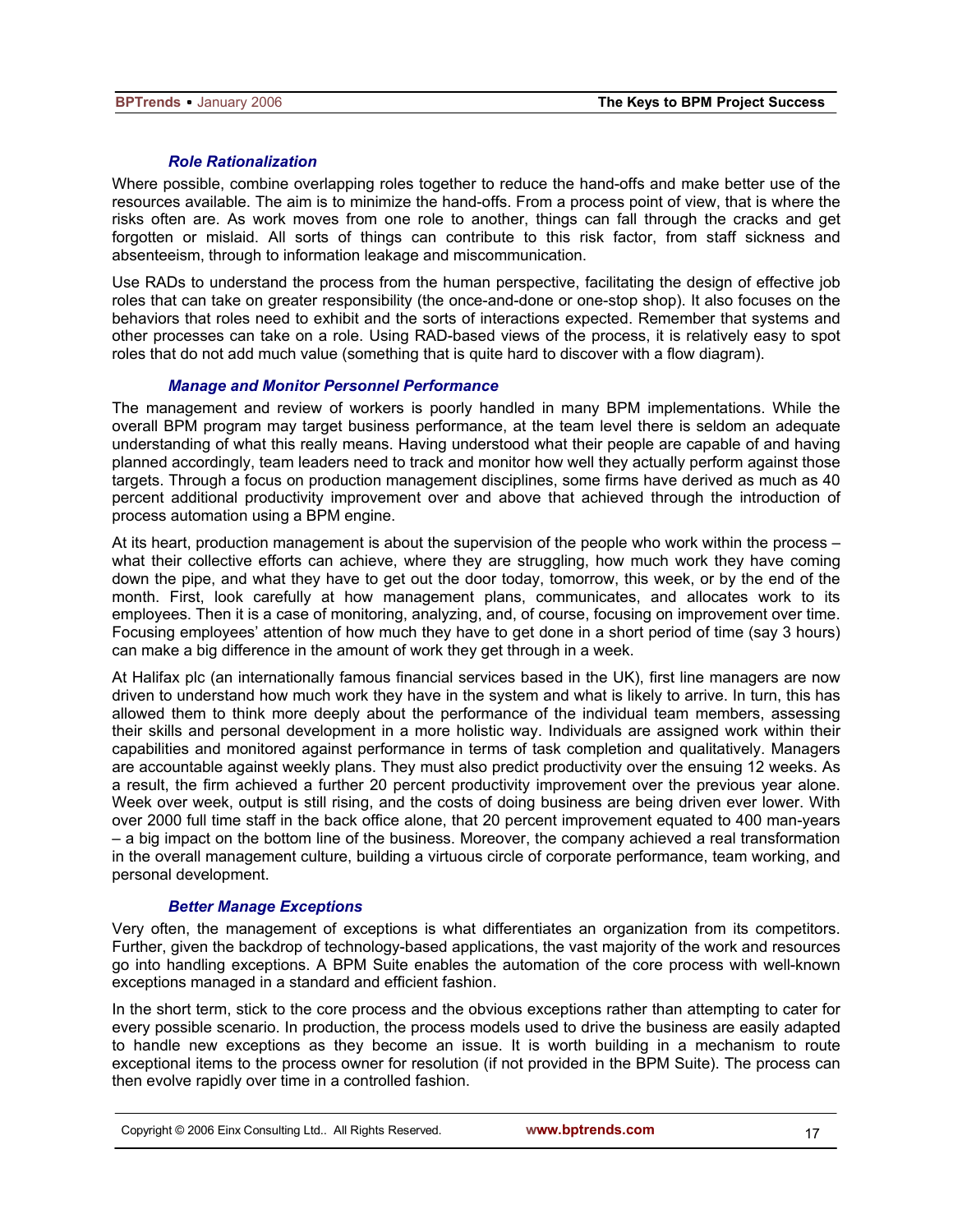#### *Integrate Data and Documents*

In these days of increasingly complex compliance regulations such as Basel II and Sarbanes Oxley, content has become even more critical to decision making processes. That means that the management of associated content is an essential aspect and therefore needs to be incorporated effectively into process descriptions. Indeed, firing processes at critical points where content changes state is an effective way of ensuring the right information gets to the right people at the right time, allowing them to make the right decisions faster. In this area, products such as FileNet's BPM Suite have a clear advantage over other so-called pure-play BPM products.

## **Step 7 - Develop and Prototype on the BPM Suite**

Having gone through the various stages of understanding the process and identifying improvement opportunities, the next challenge is to develop and implement the application. This is not as difficult as it may sound. Once the team has understood the process and developed a clear idea of how it will work in the new environment, it is normally a straightforward exercise to build the process models on your selected BPM Suite.

To avoid an expectation gap, re-engage the busines with a series of prototypes. Some projects achieve this part in just a few days or weeks. Demonstrate the prototypes to affected managers and workers in the business and actively seek their feedback. It is important to listen actively and incorporate any suggestions into the next prototype. Because of the iterative nature of the BPM applications, it is important to take all opportunities to optimize performance on a continuous basis.

Moreover, prototyping provides a mechanism to ensure the user buy-in and ownership of the solution. If the business people see their suggestions reflected in the initially delivered solution, they will have a greater tendency to drive the iterative adaptation of the system once in production. To support this it is important that the BPM Suite include integrated simulation capabilities to enable better analysis of the process prior to implementation and "in flight" when in production.

Where a separate stand-alone process-modeling repository is used, it needs to be understood that it is typically not a simple exercise to export the set of process models and then import them into the BPM Suite. In such situations, it is quite normal for those process definitions (exported from the modeling repository) to require significant additional work to take advantage of the features of the BPM Suite. Generally, that involves integrating back end applications and related content, and implementing links to the organizational directory server (or equivalent mechanism within the BPM Suite). Moreover, any changes in the model in the execution environment are lost in the modeling repository, affecting process fidelity over time. As discussed earlier, a totally integrated (in-line) process model within a BPM Suite negates this problem.

## **Step 8 – Implement and Align Organizational Change**

Changes to the organizational structure and associated roles and responsibilities go hand-in-hand with significant changes in process. As with all organizational change, there will be natural resistance that will need to be carefully planned and managed. Engaging specialist Organizational Development professionals into the project team will probably be useful.

To encourage the underlying cultural change required, focus on the generic roles and desired behaviors. Use RADs as a way to help people understand the process, the new role that they have to play, and the roles others will have to play. RADs will also help them see the customer's point of view, rather than limiting their scope to the activities they are directly involved in.

Training will play a big part in supporting that change and will require careful planning. In many firms, the training budget is not carried against the project itself as the functions are training their personnel anyway.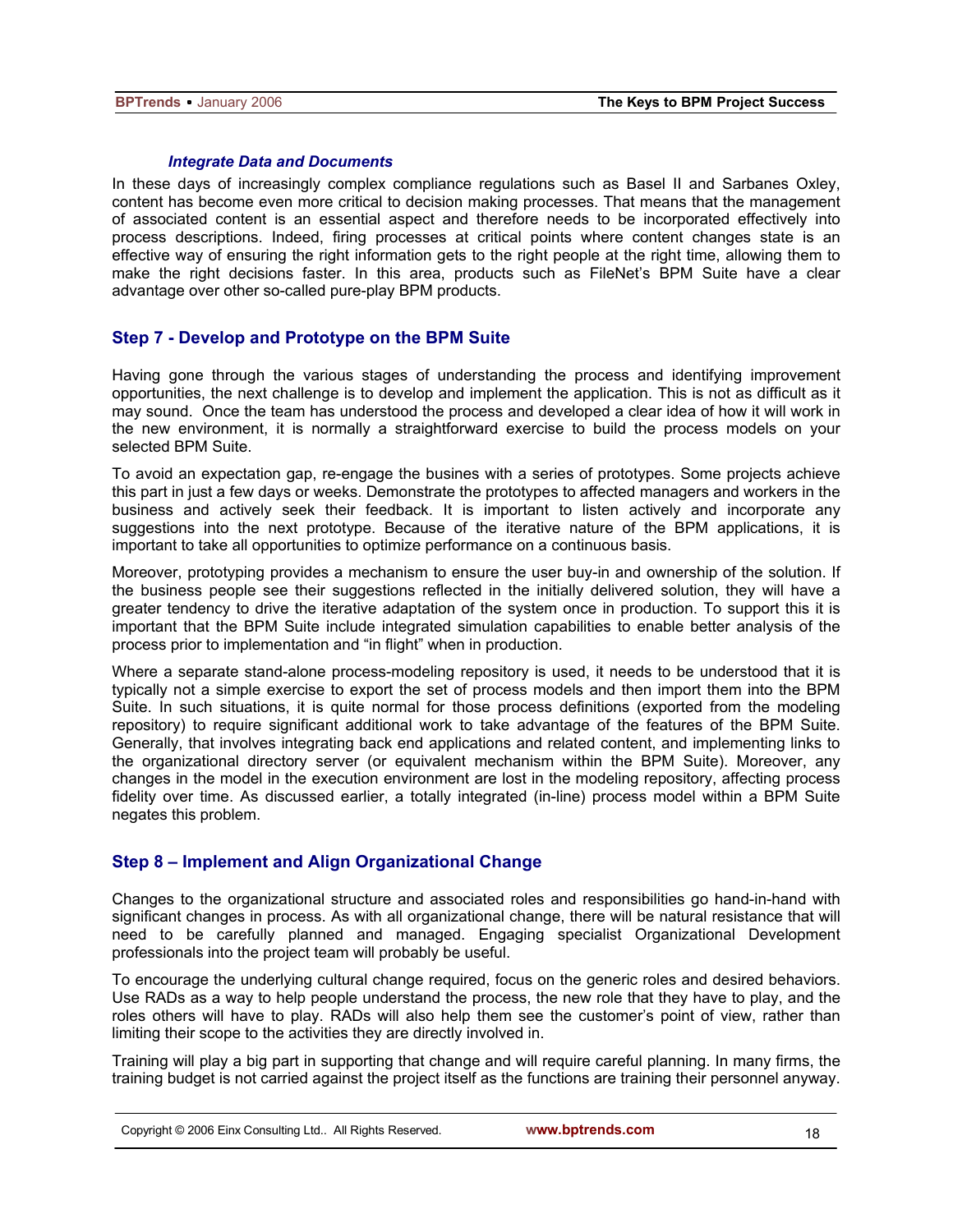A coherent communication plan is needed to ensure that the right message gets through to the right people.

Finally, it is important to establish regular monitoring and review practices, assessing performance against established benchmarks. This allows managers to identify issues before they become problems, further improving and enhancing performance. The business should also be encouraged to experiment with the underlying process models as they explore innovative ways to adapt to changing business needs.

## **Practical BPM Project Management**

Process change initiatives often fail where management have attempted to set a path that is cast in stone, yet ignored the changes going on around them. So, be flexible in program and project management; otherwise, the whole initiative could quickly get derailed.

Remember that this is a collaborative effort between all parties concerned. It is essential to engage the business early and often throughout the project. Furthermore, a close partnership is needed between the business and IT to ensure success.

Given that, by definition, the BPM environment enables continuous adaptation of the solution – do not attempt to get everything perfectly mapped and running up front. Aim for an early implementation date, but plan on a period of rapid evolution to follow up the initial success. Work with the business to ensure that they take responsibility for this evolution by developing their own capabilities to handle the environment going forward. This is a key objective of change management – developing a business methodology that encourages process oriented thinking and continuous performance improvement. Indeed, the goal of the BPM project is to provide a continuous improvement mechanism for the business.

As stated earlier, this framework underlines the need to develop a repeatable BPM project methodology. With a successful project implementation, the team should take time to review the lessons learned and develop an inventory of skills developed. Overtime, it is these skills and experience that will form the underpinnings of a BPM Center of Excellence.

#### *Pitfalls to Avoid*

- 1. Excluding any of the affected business units from the Steering Group.
- 2. Spending too much time modeling the "As Is" process.
- 3. Failing to re-assess the metrics.
- 4. Failing to demonstrate benefits at regular review points (to better focus benefit managers' minds). Indeed, reviewing the performance of processes should become a key management discipline.
- 5. Failing to ensure that Senior Executives and LOB Managers really understand the new, underlying capabilities of BPM technology and the implications this has on business strategy and management.
- 6. Focusing on a single modeling approach and excluding others even high level comparative approaches contribute to better understanding and better processes.
- 7. Assuming it is possible to develop the perfect system, first time. Process success comes from iteration and adaptation.
- 8. Assuming that the business is committed typically, they are not initially.
- 9. Proceeding without executive level support.
- 10. "Selling" the project purely on staff reduction to the general workforce. This will impact user acceptance substantially.